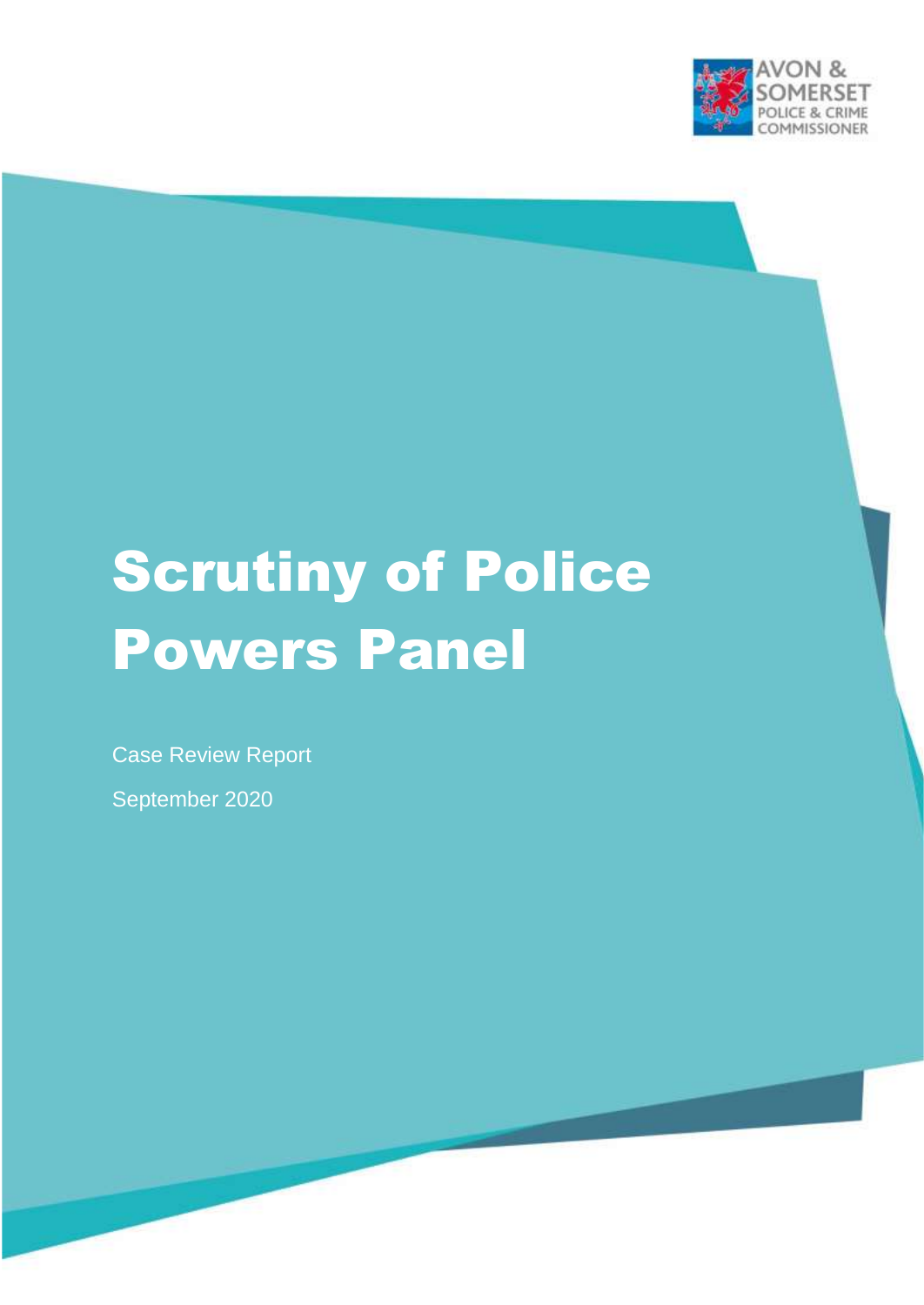

- Page 1 | Welcome to attendees
- Page 1 | Constabulary Updates
- Page 1 | Theme: Disproportionality
- Page 1 | Summary of member feedback
- Page 2 | **Reading pack**
- Page 3 | Appendix 1 Summary of the reviewed cases
- Page 32 | Appendix 2 Stop & Search and body worn video
- Page 34 | Appendix 2 Taser use and body worn video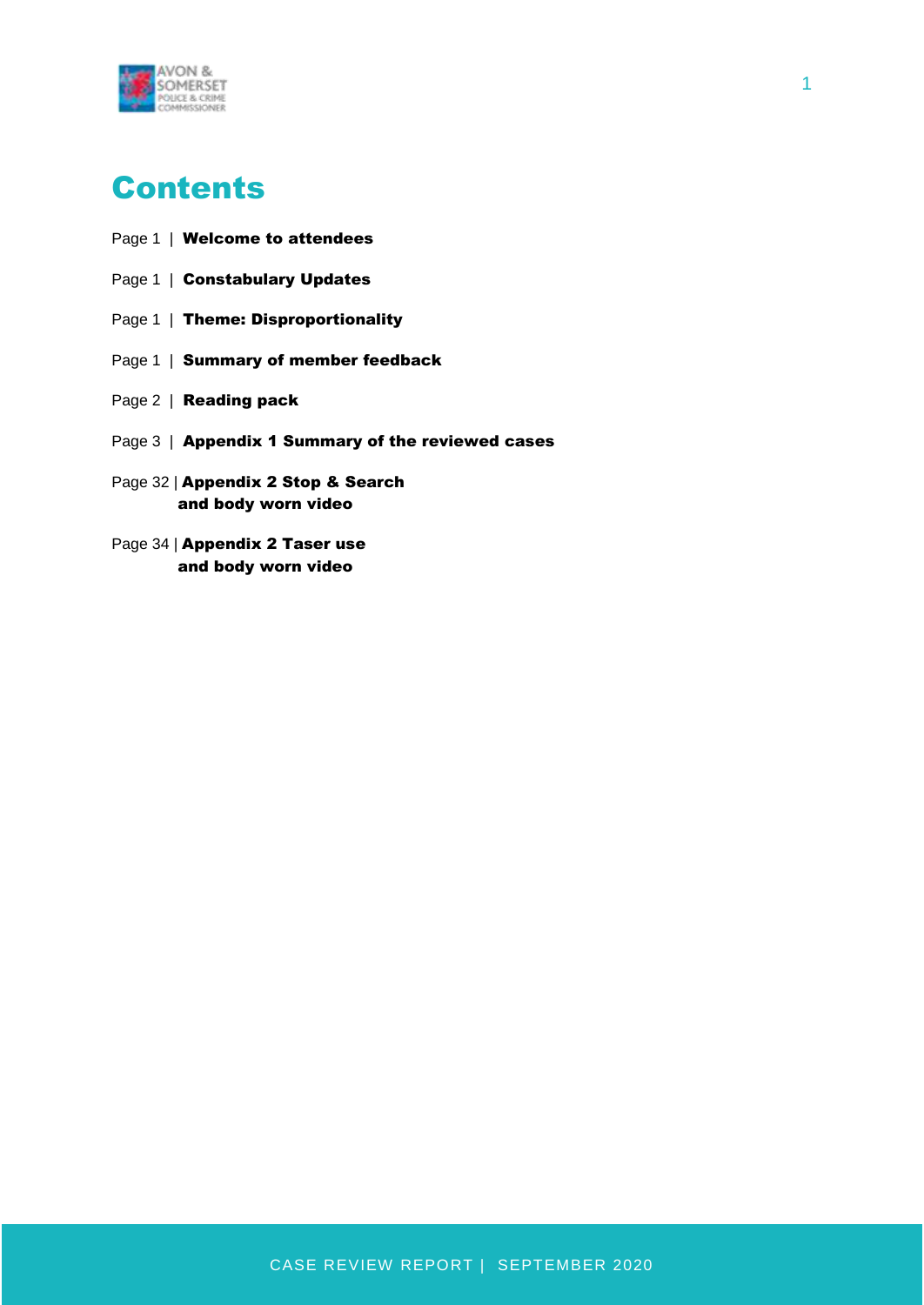

# Scrutiny of Police Powers Panel

22 September 2020 Remote Panel meeting after member reviews

## **Welcome to attendees:**

7 of the 15 members attended the 14th *Scrutiny of Police Powers* Panel meeting.

Others in attendance: IOPC Regional Director and IOPC Engagement Officer.

10 Police Officers/Staff, including Assistant Chief Constable, Police Federation and UNISON representatives, as a standing invitation, Neighbourhoods & Partnerships Chief Inspector, Force Incident Manager Inspector (Stop and Search presenter), Taser Lead Chief Inspector (presenter), Chief Officer Group Inspector managing Taser Trainers, Operational Training Sergeant, Taser Lead Trainer, and Outreach & Diversity Team member.

Thank you to Chair and Vice Chair for restanding - and being accepted - at the **Annual election**.

Thank you to all members and for the **Annual review of the Panel's Terms of Reference**.

Thank you to the Panel member (previous Vice Chair) for the **Lammy Review Chair's update**.

### **Constabulary updates:**

From Chief Inspector Wigginton on **policing Covid-19 Regulations and the latest Rule of 6**.

From Inspector Hayward-Melen on **Stop and Search and disproportionality**.

From Chief Inspector Blatchford on **Taser deployment and disproportionality**.

Members have observed **de-escalation training** for Frontline Officers and welcome further updates.

# **Theme: Disproportionality**

The theme for this Panel scrutiny is disproportionality. Panel members reviewed the Body Worn Video (BWV) footage for cases where the subject of a Stop Search or the Taser deployment is Black, Asian or a minority ethnicity (BAME). Stop and Search disproportionality is highest in the county of Somerset and so this geographical area has been chosen. To obtain the number of cases required, Taser deployment incidents are for the last 12 months, from August 2019. Stop Search cases have been selected since April 2020, to include the first full month of Covid-19 lockdown.

#### **53 case files were reviewed**

remotely by 3 sub-groups of members during August 2020, in advance of this 22nd September 2020 online Panel meeting. These 53 cases include 1 high profile case in Bristol reviewed by all 3 sub-groups, totalling **152 feedback forms completed.**

#### **Summary of member feedback:**

**Members' positive feedback** includes compliments to Officers for exemplary handling of some incidents, professional, polite and courteous with members of the public detained.

**Members' concerns** includes suggested Officer training and moderation of language as well as Taser deployment being an earlier tool than previous cases reviewed. Also querying the use of handcuffs for some not all people stopped and searched.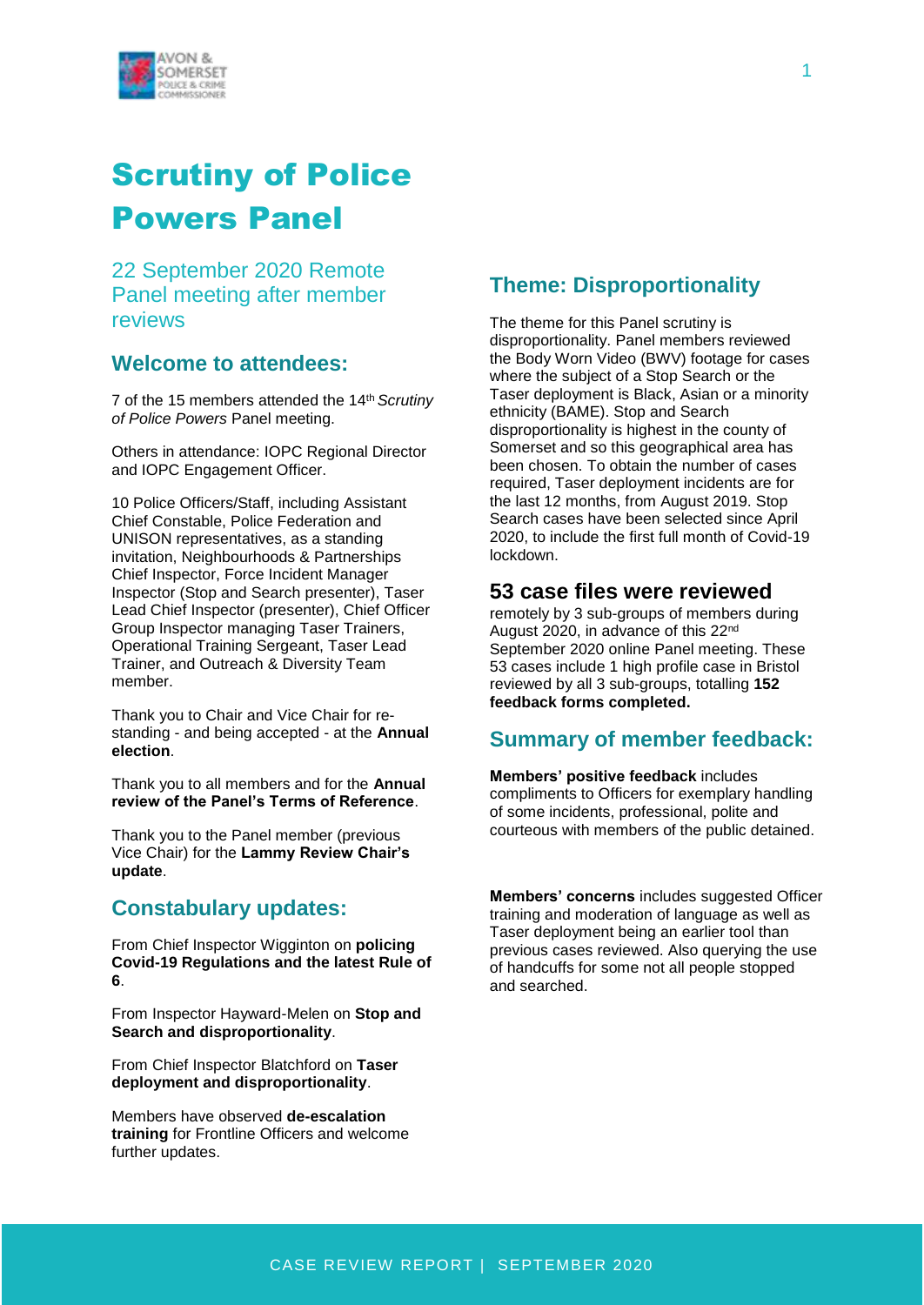

**Reading pack**: Documents for Panel members for this meeting include:

- Chair and Vice Chair's briefing note
- Stop and Search Quarterly Bulletin (Apr-Jun 2020).
- Disproportionality themed documents for Stop Search and for Taser deployment.
- **The Panel reports from the last meeting**  See the [PCC website](http://www.avonandsomerset-pcc.gov.uk/Openness/Scrutiny.aspx) and the Panel's [Reports section.](http://www.avonandsomerset-pcc.gov.uk/Openness/Scrutiny/Scrutiny-of-Police-Powers-Panel-Reports.aspx)

**Avon and Somerset Constabulary's Use of**  Force report is published on the **Police** [website.](https://www.avonandsomerset.police.uk/about-us/publication-scheme/what-our-priorities-are-and-how-we-are-doing/use-of-force/)

**Stop and Search and body worn video (BWV) statistics** – see **Appendix 2.**

**Taser and body worn video data** – see **Appendix 3.**

**Case reviews:** See: **Appendix 1 for a case summaries and feedback.**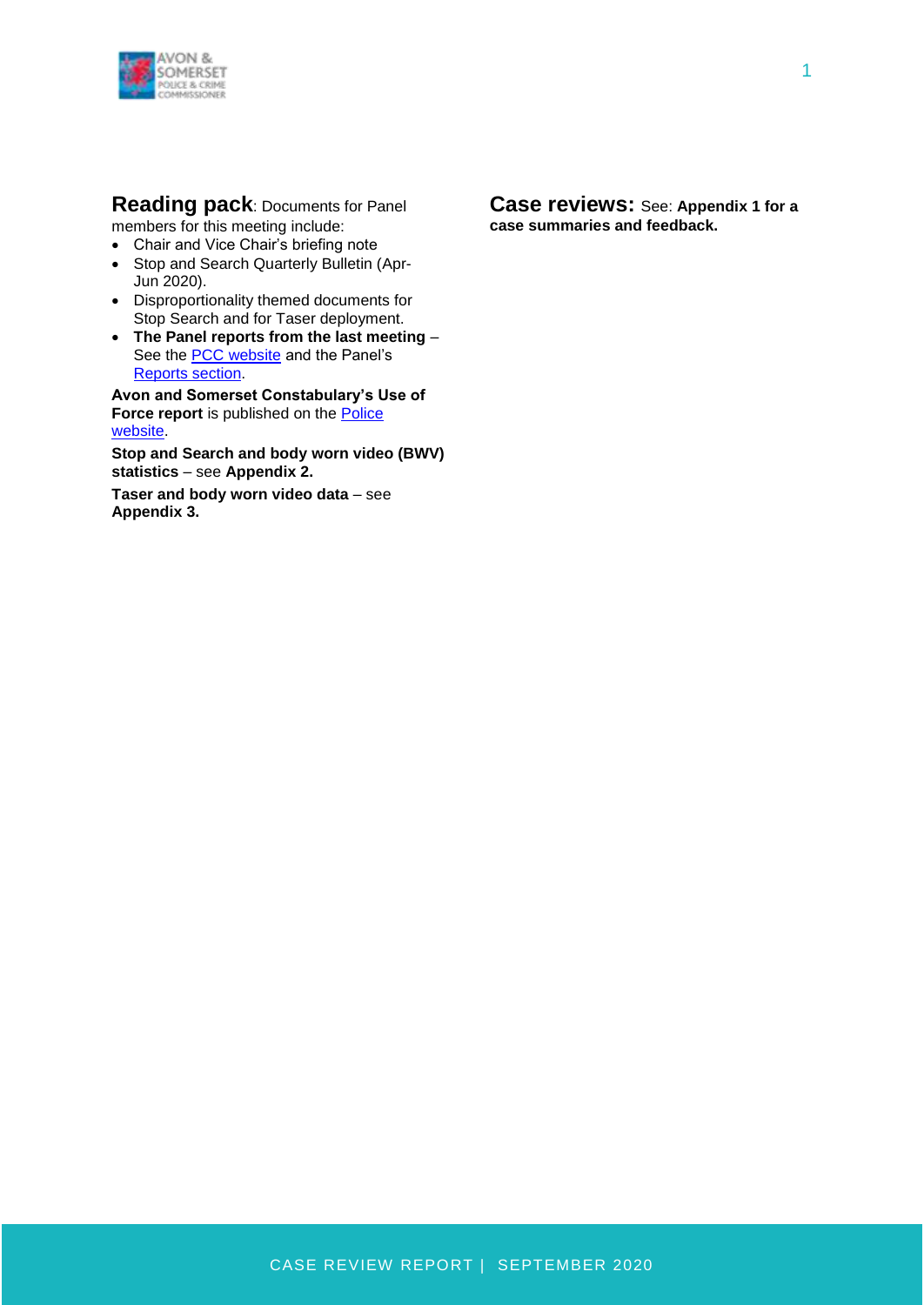

# Appendix 1: Summary of the reviewed cases

- 1. Taser deployment
- 2. Stop and search
- 3. High profile incident

#### **PANEL CASE REVIEWS and CONSTABULARY RESPONSES**

The member feedback form's 5 questions are all either blank or positive unless stated otherwise:

- 1. If force was used, was it appropriate?
- 2. Did the Police make correct decisions throughout this episode?
- 3. Was the Police behaviour free from any stereotyping or assumptions?
- 4. Was the incident free from demonstrable discriminatory behaviour?
- 5. Does the behaviour need further investigation?

# **1. Taser deployment (27 cases selected for review)**

**Case 1: Use of Force – Taser drawn** – 22/5/2020. 17:23hrs. Yeovil (BWV 20.36 minutes).

Background: Group of people stated that there is someone staying in the flat who is involved in county lines.

Member feedback.

Positive: The incident was dealt with fairly and with no sign of prejudice. Professional calm respectful. Good explication of the procedures and dealt in a calm manner.

#### **Question and concern:**

When the suspect asked if he was being arrested and on what grounds, the officer replied

"We'll have to wait and see" and "I'll tell you in a minute."

Is this correct procedure? Surely it would have been more appropriate to re-state he was being detained for a search, rather than give the impression of this being a fishing exercise?

*Constabulary response: The panel feedback is noted with thanks regarding the professional approach of the officers. Regarding the panel question, this was a conversation between the detained male and officers. At this time, the officers were in radio contact with officers inside the address and were clarifying what offences there were. The comments seem to have been made in genuine answer to the males question as opposed to repeating what they had already informed him – The panel views have been noted.*

#### **Case 2: Use of Force – Taser red dot** – 29/5/2020 21:13hrs. Weston-super-Mare.

Background: Officers speak to suspected female victim after a report of an assault.

Positive feedback:

This was a very disturbed individual who posed a serious risk to himself and others. Considering the risk and persistent threats being made, the officers dealt with this situation well.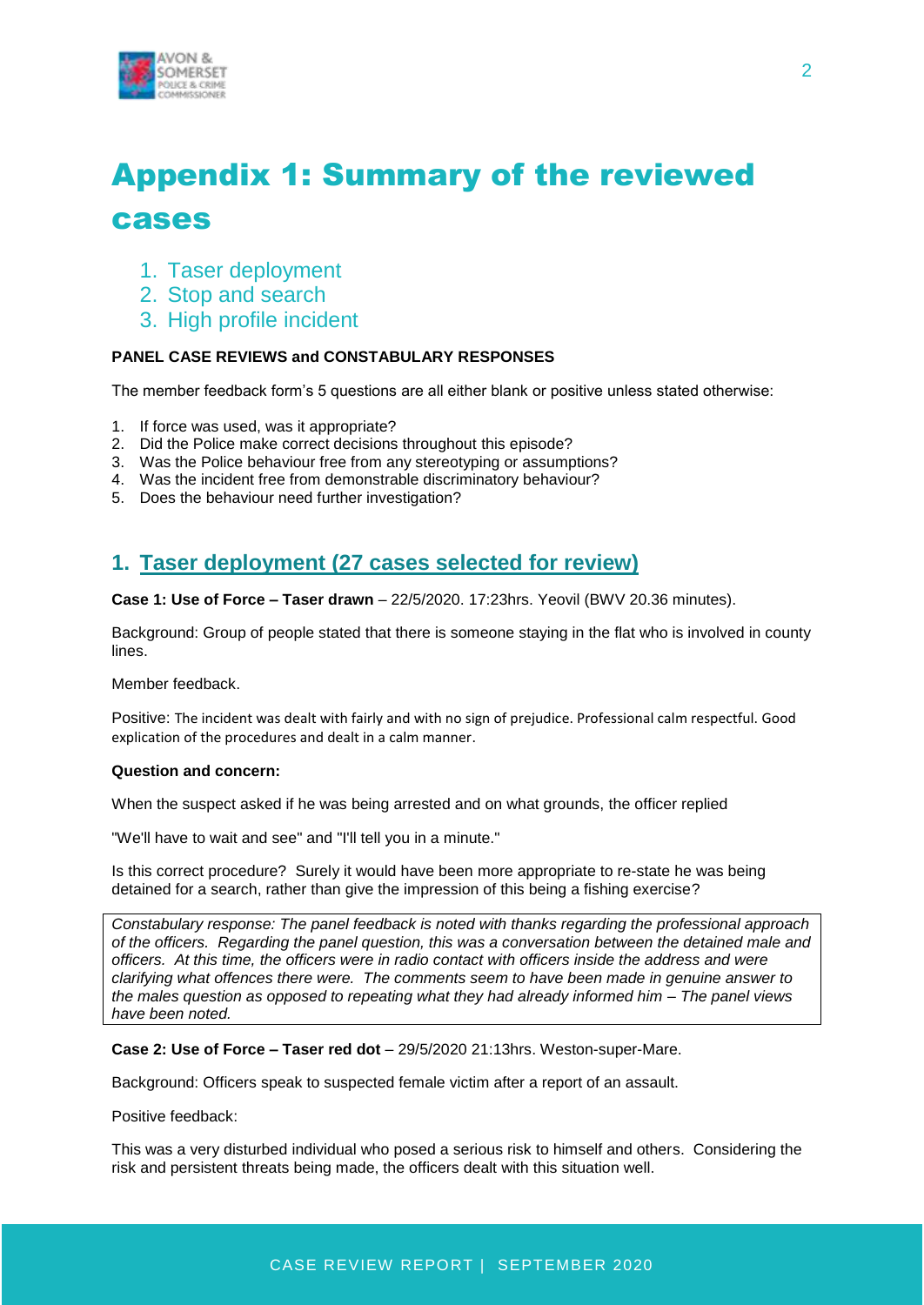

Excellent control of aggressive man who tried to provoke officers. His safety and that of officers achieved. Spit and Bite guard as well as leg restraints are used. It was difficult to get the suspect to the Police vehicle and he was carried to Police van. One officer took control and communicated with him throughout.

*Constabulary response: The positive comments in relation to the officers' approach to this difficult situation are noted. This has been fed back to the relevant officers.* 

#### **Case 3: Use of Force – Taser fired** 9/7/2020, 12:23. Taunton (**also reviewed at Panel meeting**).

Background: Intelligence received that a vehicle (make, model and colour provided) containing a male was on route to a location to deal drugs. Vehicle sighted by Police Officers and the male runs off through the park.

Positive feedback:

The female officer dealt with the female suspect very well, and showed concern for her welfare.

Good person skills and athleticism.

#### Member concerns:

There was no BWV footage for members to review from the officer who was speaking to the male suspect at the car, so it is not possible to determine whether there was any stereotyping or discriminatory behaviour.

The female police officer re-Tasered the arrested man (on the floor) even though he did not make an attempt to get up. He was only shifting. His body was in the same position as when she instructed him not to move. The Panel member thinks the female Officer was in a heightened state and reacted due to being on her own. The female Officer also screamed instructions a couple of times which leads the member to the judgement the Officer was losing control.

#### **Questions:**

**1.** It is unclear why the male suspect ran. Was he in possession of drugs?

During the Panel meeting, members asked about the success rate of Taser firing when the suspect is running and a distance away. The Taser Lead Trainer advised that Taser firing can reach 7.6 metres, with the optimal distance being 4-5 metres. The Officer is in control and asks the subject to cross their legs and put their arms out to the side, to slow down the person if they attempt to stand up.

**Operational learning point:** It may be beneficial for the female Officer to have some further training and watch examples of cases which show a controlled voice in similar situations.

Feedback from 3 Panel members:

- 1. If force was used, was it appropriate? **No** (2 members), Yes (1 member).
- 2. Did the Police make correct decisions throughout this episode? **No** (1), Yes (1), Unsure (1).
- 3. Was the Police behaviour free from any stereotyping or assumptions? Yes (2), Unsure (1).
- 4. Was the incident free from demonstrable discriminatory behaviour? Yes (2), Unsure (1).
- 5. Does the behaviour need further investigation? **Yes** (1), No (1), Unsure (1).

*Constabulary response: This incident was reviewed during the panel meeting. It was clear from evidence available that the officer was concerned with the male apparently ignoring instructions and potentially attempting to get back up to attack or escape – this was in line with the input from training.*

**Case 4: Use of Force – Taser drawn (holster unclipped)** – 21/07/2020. 19:51hrs. Weston-s-Mare.

Background: Report of a bicycle stolen at knife point. Description of bike received. Offenders location provided in live-time via the Police Call Handler.

Positive feedback: Officers dealt with the suspect fairly.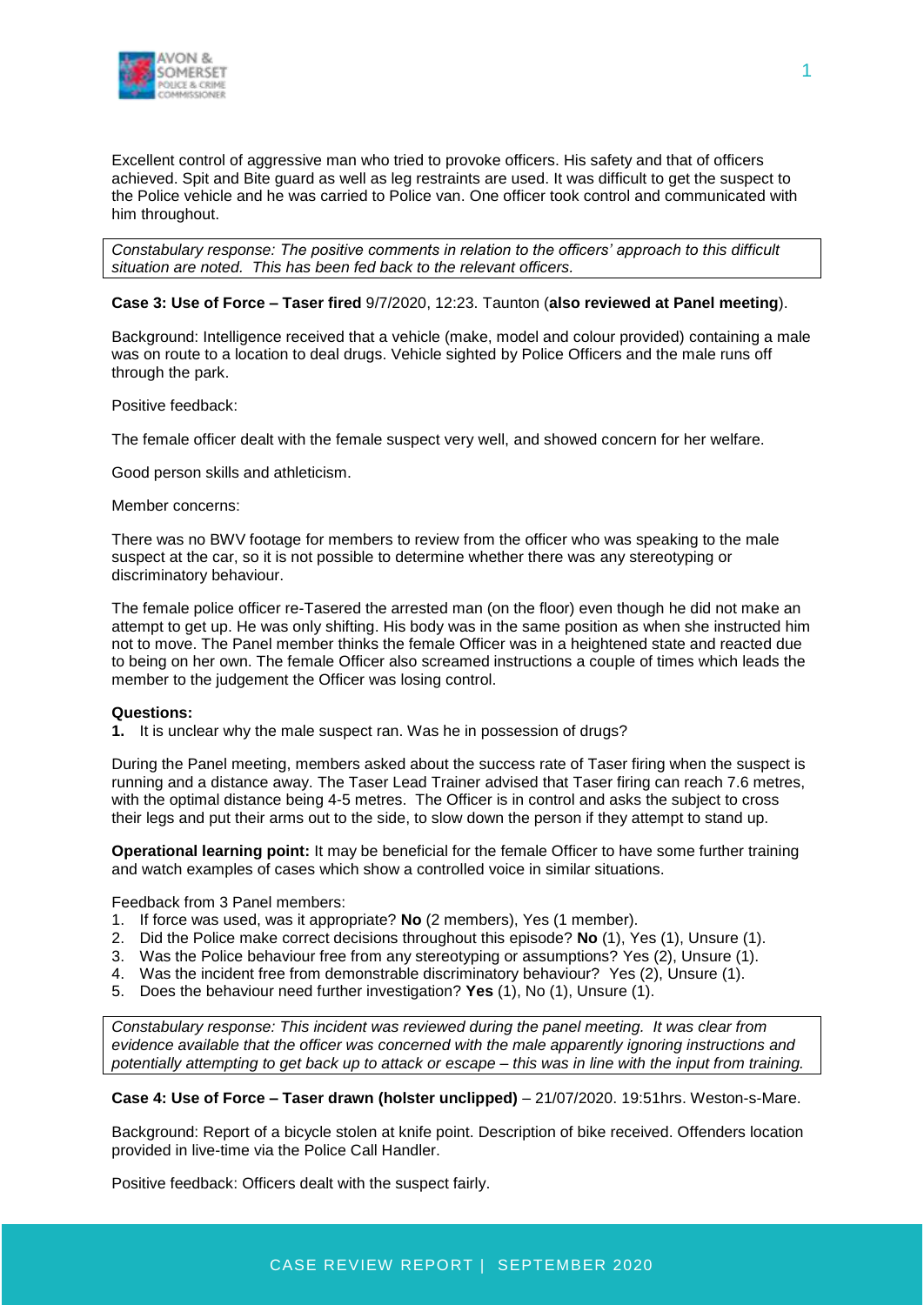

**Question:** Why did the Officer shout "Taser" when 40 yards away and the suspect was cycling off?

*Constabulary response: The panel comments are noted with thanks. The officers shouts "Taser, stay where you are" in an attempt to stop the male, however, the male continues to cycle away.*

#### **Case 5: Use of Force – Taser aimed** – 1/5/2020. 16:17hrs. Chard, Somerset

Background: Intelligence about County Lines. A Police visit a vulnerable victim.

**Member concerns:** Stop and Search GOWISELY items (see Report section 2 below) are not stated. The Officer didn't state the grounds for search, simply saying "My mate is going to search you alright". The reason for the search wasn't given until several minutes later and only after the suspect asked why he was being searched.

In addition, the Officer didn't state why he was being detained or arrested until much later.

**Question:** Does a section 23 Misuse of Drugs Act (MDA) search allow for an extended search of a property if a person is suspected of being in possession, but no drugs were found? (14:11 refers).

**Operational learning point:** Officers need to be reminded to state the reason for being detained and the reason for search beforehand, not afterwards.

*Constabulary response: The panel comments are noted in relation to the apparent absence of GOWISELY along with accompanying grounds. In relation to section 23 Misuse of Drugs Act, this states:*

*"This power may be exercised anywhere, including in any premises, provided the officer is lawfully on those premises or is there with the consent of the owner or occupier. It doesn't provide a power to search any other rooms in a premises without consent except that in which the officer is in. To enter any other rooms a warrant must be obtained."*

*The BWV seems to indicate a full search of the premises was to take place which would not be in line with this specific power. As such a debrief will be conducted in relation to this incident to identify any appropriate learning.*

**Case 6: Use of Force – Taser red dot** – 19/3/2020. 20:14hrs. Taunton.

Background: Report to Police from a person who witnessed a female dealing drugs to 4 males and there is money and drugs at this specified location.

**Positive feedback:** Considering the second suspect remained hidden for almost 20 minutes, the Officer had justifiable reason to believe the suspect was a threat. The officer dealt with the suspect firmly but fairly.

The Officer with the Taser is very patient whilst deploying the Taser when the male is persistently mouthy and irritating.

**Member concern:** The member felt the arresting Officer with the Taser kept the Taser in the persons back for a longer length of time then necessary. The Sergeant stepped in and talked to the man as the Officer and the man were at stale-mate.

**Question:** Should Officers have been surprised to find a man under the bed 20 minutes after their search of small room began?

**Operational learning point: Compliments.** It is good to see the officer had turned on his BWV whilst in the Police car. This added good context and history of the stop & search. This is becoming more common place and should be used as operational learning.

*Constabulary response: The panel comments are noted with thanks along with the positive feedback about the officer's patient approach. I note one members concern about the length of time the Taser*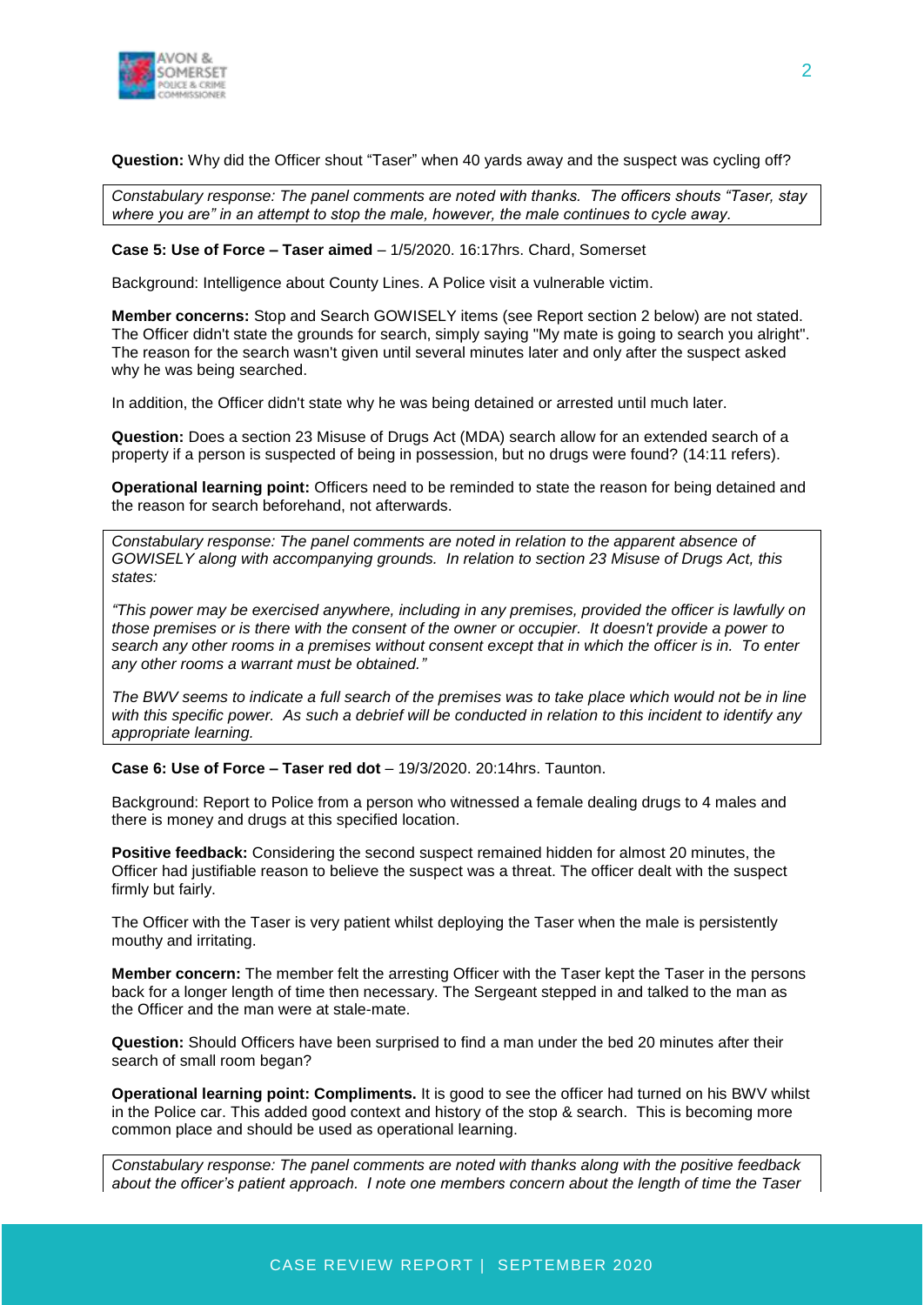

*was held against the males back. It must be noted that the male was not following the instructions of the Taser officer after being found hiding under the bed and was deliberately frustrating the search taking place.* 

*The positive points around the early use of BWV is really pleasing and forms part of our common themes. This feedback has been provided to the relevant officer.*

#### **Case 7: Use of Force – Taser red dot** – 17/3/2020. 17:32 hrs. Weston-super-Mare.

Background: Reports and concern for occupant male with knife seen to attend an address. Blood on the front door.

**Compliments to the Officers.** All Officers involved dealt with the incident professionally and calmly considering the suspect was reported as being armed. Clear instructions from the Taser Officer.

This is a good example of effective Stop and Search and the Officers involved should be commended on their conduct.

*Constabulary response: Panel comments are noted with thanks. Positive feedback has been passed to the relevant officers.* 

**Case 8: Use of Force – Taser aimed** – 17/3/2020. 14:12 hrs. Weston-super-Mare.

Background: Phone call to Police from a pregnant female reporting that she has been assaulted by her partner.

**Member compliments to Officers:** Once Officers were in the property and the suspect was under control, the situation de-escalated considerably. Control was maintained and the suspect was treated with respect, considering the possibility that he was armed.

After being handcuffed the suspect becomes agitated but Officers demonstrate excellent deescalation by listening, trading a cigarette for him, calming him down.

The officers went to great lengths to ensure the man was well enough to be arrested and had calmed down due to his excessive sweating.

*Constabulary response: Panel comments are noted with thanks. Positive feedback has been passed to the relevant officers.* 

**Case 9: Use of Force – Taser red dot** - 17/03/2020. 09:01hrs. Weston-super-Mare.

Background: PCSOs have attended the Boulevard in WSM to deal with a male who on their arrival has started to become abusive and threatening. The male is joined by friends who started threatening one of the PCSOs. Another PCSO was body checked and spat on by one of the males.

**Member compliments to Officers:** A well-handled response to a suspect with a history of violence.

Clear instructions from the Taser Officer who continues to manage the suspect and gain his compliance.

*Constabulary response: Panel comments are noted with thanks. Positive feedback has been passed to the relevant officers.* 

**Case 10: Use of Force – Taser red dot** – 16/03/2020. 10:05hrs. Weston-super-Mare.

Background: Identification of a male wanted for a 'Failure to Attend' Warrant. Section 23 Misuse of Drugs Act Search.

**Member feedback:** One member is not sure why this case is a red dot or exactly when it happened because the camera angle wasn't the best as it was a plain clothed officer. The member is assuming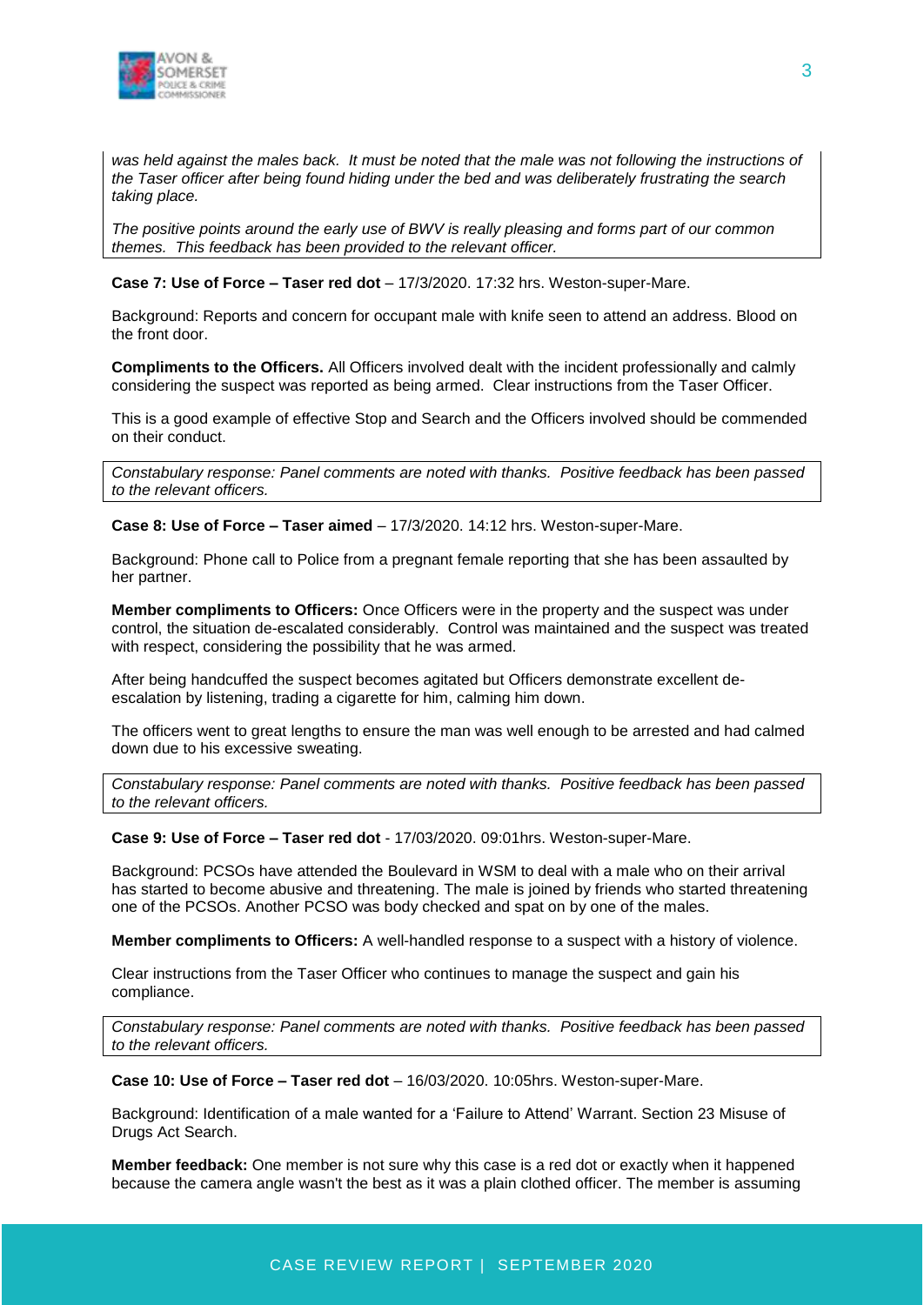

the BWV camera was on his belt. The male subject was argumentative but didn't appear threatening from what the member could see. Another member commented that it would have been beneficial for the BWV to have been started earlier.

*Constabulary response: Panel comments are noted with thanks and will be fed into training.*

#### **Case 11: Use of Force – Taser aimed** – 15/03/2020. 15:27hrs. Taunton.

Background: Report of 2 youths, 14 or 15 year old, in the park and one has a large knife. They were heard to say "Keep a look out". There is then a report of about 5 persons fighting in the park.

2 BWV footages were reviewed by Panel members.

**Positive member feedback:** The female Officers in both BWV clips are very fair but firm with the suspects. In the 2nd footage the female Officer is very good and has a calm but fair approach to the suspect in the car trying to keep a conversation going while finding out bits of information about him.

**Of concern:** One member felt that at times search could have been handled a little more professionally, the Officer being perhaps somewhat offish at times although the attitude of the youths was poor which was to be expected. The arresting Officer seemed almost fed up, with a slightly depressed looking demeanour initially, but then cheered up on the drive to the Police Station. May be a tough shift.

**Question:** Why did the Officer say she had a Taser?

Feedback from 3 Panel members:

- 6. If force was used, was it appropriate? **No** (2), Yes (1).
- 7. Did the Police make correct decisions throughout this episode? **No** (1), Yes (1), Unsure (1).
- 8. Was the Police behaviour free from any stereotyping or assumptions? Yes (2), Unsure (1).
- 9. Was the incident free from demonstrable discriminatory behaviour? Yes (2), Unsure (1).
- 10. Does the behaviour need further investigation? **Yes** (1), No (1), Unsure (1).

*Constabulary response: Panel feedback is noted with thanks including differing views of panel members. The officers had found a large knife which was believed to have belonged to the male - the officer stated she had Taser due to concerns the situation may escalate. The concerns of the one panel member are noted.*

**Case 12: Taser red dot** 20/2/2020 at 08:49hrs. Taunton (**also reviewed at Panel meeting**).

Background: Misuse of Drugs Act Warrant executed at male's home address.

**Officer commended by members:** The Officer was very empathetic post entry, explaining what procedures were and what was likely to happen moving forward. The Officer with the BWV camera was very patient with the suspect from start to finish and explained everything and answered every question the suspect had with courtesy and patience. He should be commended for this.

Police were quite calm and in control of the situation which is why I wonder why Taser was used.

Having achieved compliance calmly explained why Tasers deployed i.e. didn't know level of threat.

**Of concern:** It seems that drawn Taser and red dotting is becoming the norm in situations such as these. Reliance on Taser seems to have increased significantly and seems more and more to be used proactively rather than reactively as it had been in the past.

Taser seemed aggressive when the suspect was quite calm throughout. Even the suspect asked why they were being so aggressive (in a calm way)

#### **Questions:**

 From the context provided there was no intel suggesting a violent nature of the suspect so was there a necessity for 2 Tasers to be drawn and red dotting the suspect in this situation?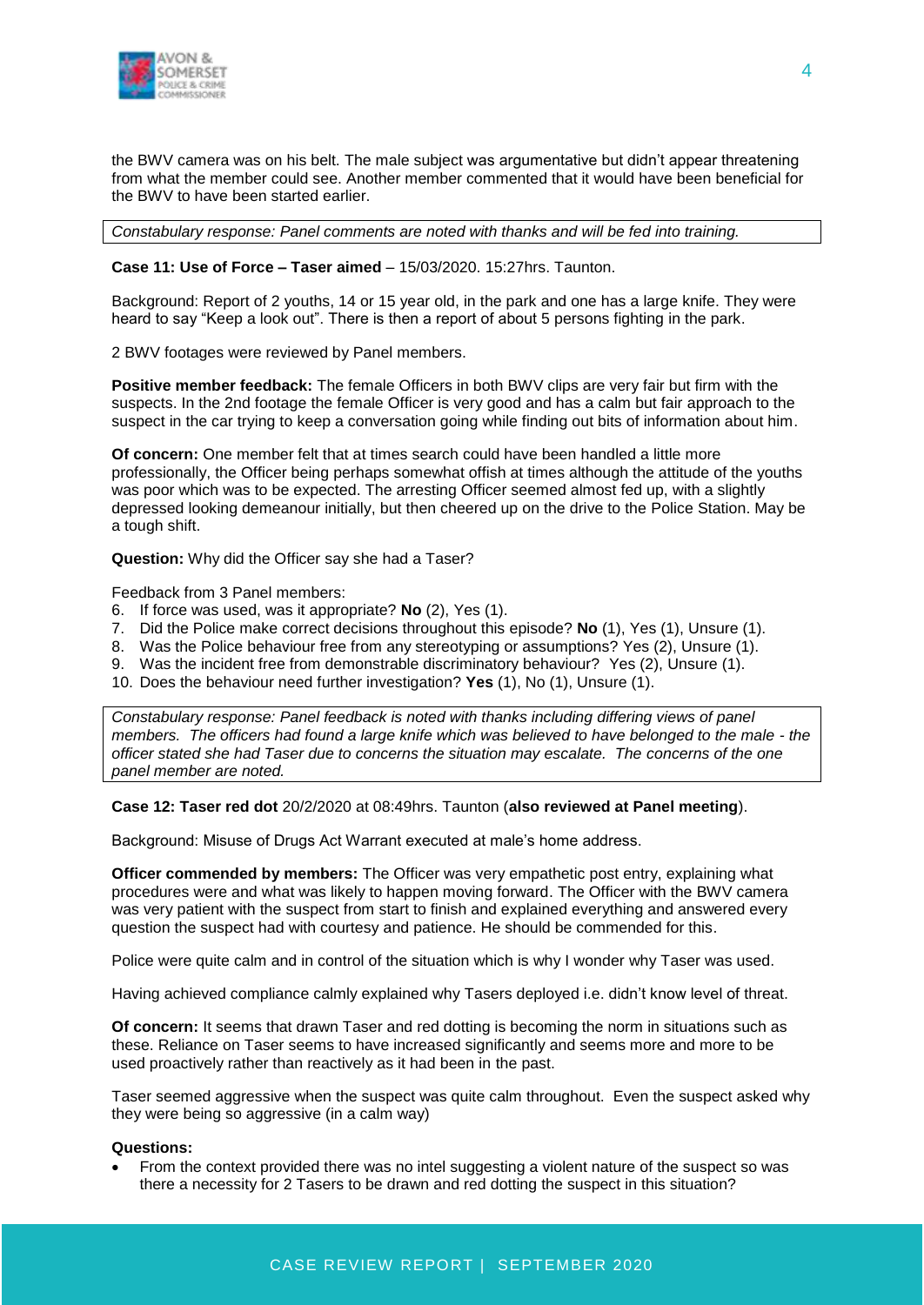

**Answered** during the Panel meeting: Background intel shows previous possession of firearms and aggression. Therefore the Officers aim for containment as fast as possible. Items found: Flick knife, Stun gun, £10,000 of drugs and a second knife.

- From all the cases one member has reviewed, Taser seems to be being used in a different way to what has been viewed before. It would be good to understand if there is a change to Taser Offer training, perhaps a different Trainer and after the Taser uplift, with more Taser Officers?
- The Officers had keys to the flat, perhaps obtained from the Landlord as standard operation practice?

Feedback from 4 Panel members varied:

- 1. If force was used, was it appropriate? **No** (1), **Unsure** (1), Yes (2).
- 2. Did the Police make correct decisions in this episode? **No** (1), **Unsure** (1), Yes (2).
- 3. Was the Police behaviour free from any stereotyping or assumptions? Yes (3), Unsure (1).
- 4. Was the incident free from demonstrable discriminatory behaviour? Yes (4).
- 5. Does the behaviour need further investigation? No (4).

*Constabulary response: The panel comments are noted with thanks. This case was reviewed during the panel meeting and as discussed, this approach was taken based on specific intelligence and was de-escalated once the immediate threat was mitigated.*

**Case 13: Use of Force – Taser red dot** – 03/03/2020. 3:39hrs. Portishead.

Background: A call to Police reporting that a male (CCTV provided a description) had pulled into a cul-de-sac in a car (make, model and colour given) removed some items from the boot, walked round the corner and returned to the car immediately, then drove away. The caller went to look where the male had gone and found several power tools. ANPR located the car. Driver stopped.

**Positive member feedback:** The Officer explains everything from the beginning to the suspect and is very professional including explaining the need for the Taser. Calm manner of the Officers.

**Of concern:** One member comments that the Taser seems to have become the 'go to' choice in all situations, not just those necessitating its use. There is no intelligence to support an anticipation of violence yet it was drawn and pointed even though the man was compliant and still sat in his vehicle and seat-belted in, having pulled over when stopped.

#### **Operational learning points:**

- A member comments that Taser seems to have become the norm in situations that do not necessarily require its use as a Policing tool.
- Another member asks: Why did Officers use Taser? Was their intelligence that the suspect was a black male? Could that have played the part or that the male may have had power tools? It is not clear, but there appeared to be an assumption that the suspect was dangerous.
- A third member asks: Was there a marker on car or registered keeper to justify Taser use? If not why was Taser deployed at the outset?

#### Feedback from 4 Panel members varied:

- 1. If force was used, was it appropriate? **No** (2), **Unsure** (1), Yes (1).
- 2. Did the Police make correct decisions in this episode? **No** (2), **Unsure** (1), Yes (1).
- 3. Police behaviour free from any stereotyping or assumptions? **No** (2), **Unsure** (1), Yes (1).
- 4. Was the incident free from demonstrable discriminatory behaviour? **No** (2), **Unsure** (1), Yes (1).
- 5. Does the behaviour need further investigation? **Unsure/possibly** (2), No (2).

*Constabulary response: Thank you for the panel comments including the positive feedback about the officer's professional approach and explanation. I note the conflicting feedback from one member about the use of Taser. Having reviewed the information recorded on our records, there is a warning*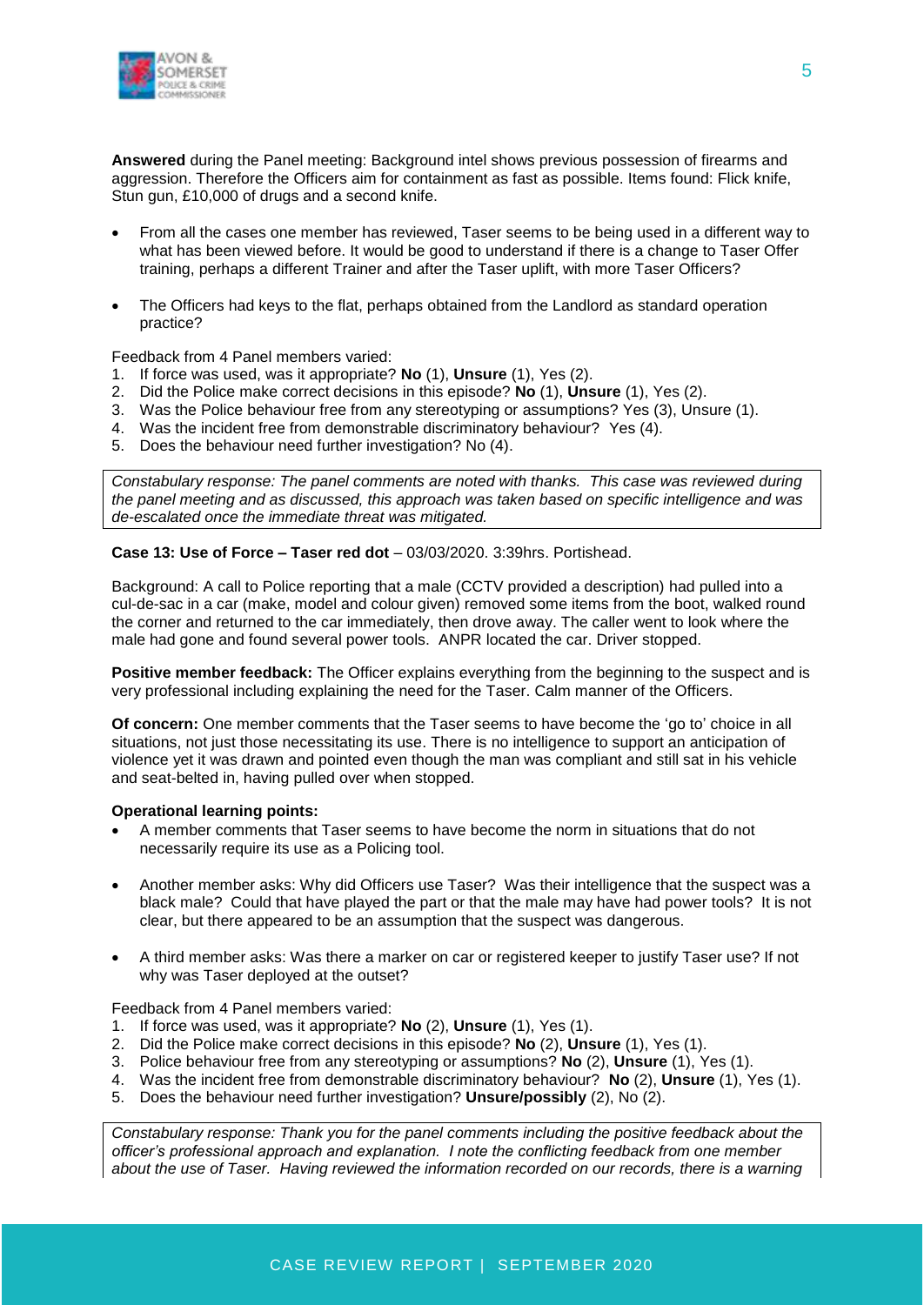

*marker for "violence" which suggests information about a propensity for violence. In addition to this the officer describes the isolated location of the vehicle and concern that the male may try to drive the vehicle putting them at risk. Panel comments will be fed back into training.*

#### **Case 14: Use of Force – Taser red dot** – 05/02/2020. 8:28hrs. Yeovil.

Background: Misuse of Drugs Act (MDA) Warrant executed at a home address.

#### **Commended Officers by members and positive feedback:**

The Officers were very good and professional. All managed very well, once entry gained and the situation settled down, all was actioned professionally, appropriately, with well-handled strip searches. During the strip search of the male the Officer kept his BWV on but turned the camera away to protect the suspect's dignity, which is commended. The Officer also turned the BWV camera on early which gave some early information on what he was attending. Good commentary immediate compliance by the person to the Taser red dot.

**Of concern** to one member: Language a bit…well…colourful even though it is only when in the car. But Panel members still have to hear it and also it's not very professional.

Regarding the question of **appropriateness of force**, 2 members said Yes. One member was not sure as it looks as if the Police broke into the front door very noisily. If so noisy then why not just ask them to open the door as they would have been alerted anyway?

Regarding whether or not Police Officers made the correct decisions throughout this episode, 2 members said Yes. One member found it difficult to tell as the background information to the case (Niche database and Storm log) does not indicate why the Police sawed the door down.

#### **Question regarding data recording:**

This case was also a strip search as well as Taser and also BME, so where else, how and where is this recorded by Avon and Somerset Police? Does being recorded multiple times (with 23 BWV footages stored) affect the overall figures? Is it one incident in several categories or one incident with several areas?

*Constabulary response: The panel comments are noted with thanks including the positive feedback. The panel have raised concerns about language used between officers within the car. We are trying to encourage the early activation of BWV by officers which may pick up some ancillary conversations, however, the panel raise a valid point about the need for professionalism and this will be reiterated in training.*

*When executing a Warrant, a decision is sometimes taken to force entry where the purpose of the search would otherwise be frustrated. With MDA warrants in particular, people will sometimes use any delay to try and "dispose" of evidence – therefore whilst the entry may be noisy, the purpose of this approach is to gain early entry, and secure control of the premises.*

*Regarding data recording, this is recorded as one incident linked to the execution of the warrant. Although there are multiple pieces of BWV recorded, this does not affect the number of incidents recorded.*

#### **Case 15: Use of Force – Taser red dot** – 02/02/2020. 10:40hrs. Portishead.

Background: Victim called Police reporting an argument with her husband who had hit her twice to the face and now she was locked in the toilet with her 9 year old daughter.

2 BWVs provided for member review.

#### **Compliments to the Police Officers. All positive member feedback:**

Very patient, caring and supportive attitude even though it was not his field of policing. Very well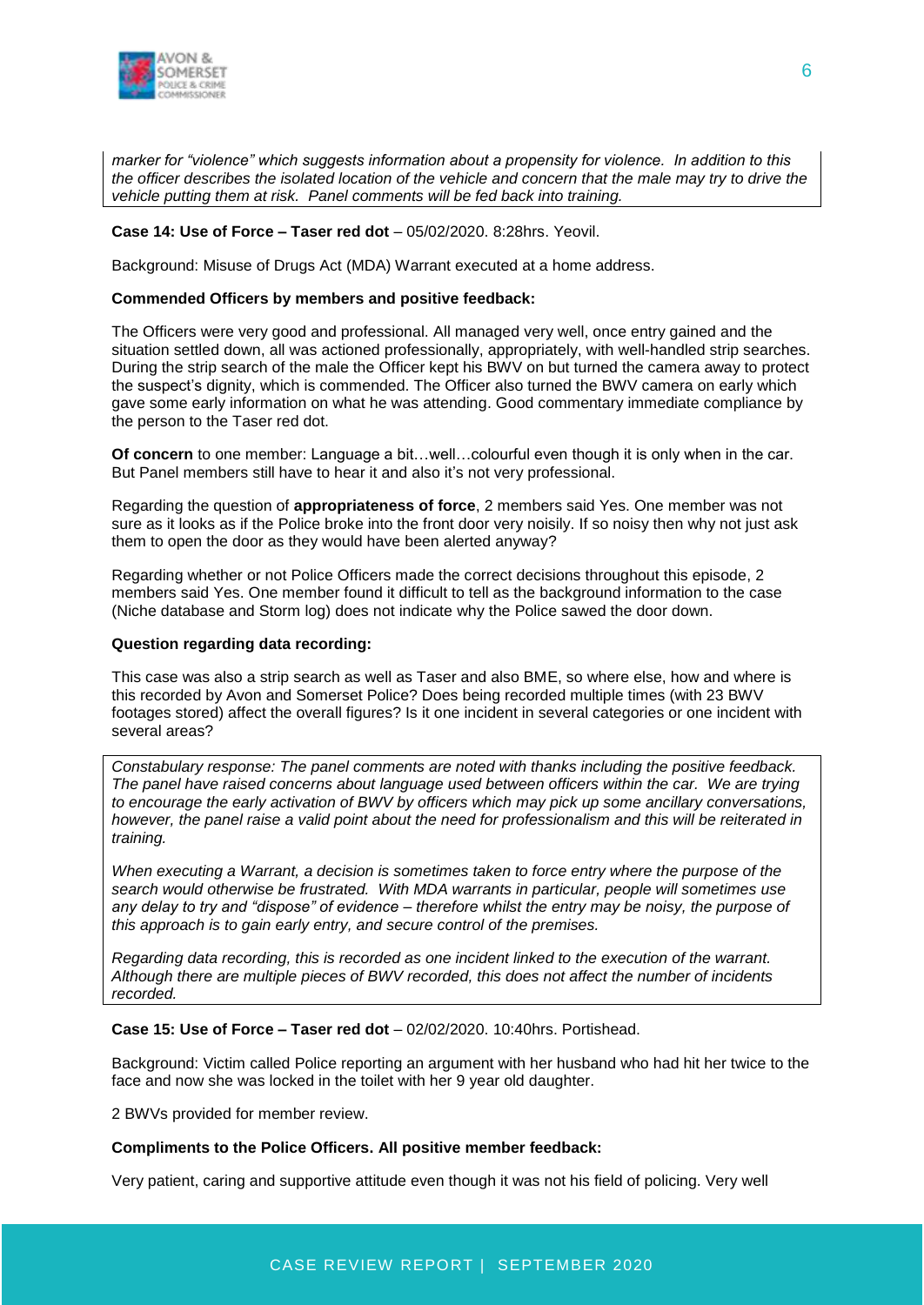

#### handled.

The first officer was alone and did the only thing he could do in using his Taser as a threat to get the male to comply. The 2nd Officer in the 2nd video is amazing with the son who was very distressed at the Dad being arrested. The Officer was very patient and calm with the son and the children, taking the son aside to speak to him privately and explain the situation.

The solo Officer's use of Taser ensured the securing of the suspect and avoided possible injury to adults and children if there was a 'bundle' in the confined space.

The Officer was respectful (offered to remove his shoes) and keen to reassure the young son.

Empathetic discussion with the victim and the Officer is conscious of the family dynamics.

**Operational query:** Whilst sitting with the boy the Officer has a lengthy radio communication with Police HQ, discussing the case and what backup is available. Would it have been better to do this out of young boy's earshot?

*Constabulary response: The panel comments are noted with thanks including the positive feedback. This was a challenging situation to deal with, in particular due to children being present. It is preferable to have interactions where possible away from children, however, on occasions this is not possible*

**Case 16: Use of Force – Taser aimed** – 26/12/2019. 13:37hrs. Weston-super-Mare.

Background: Third party call that male was at his family home threatening to cause damage and assault his partner. He had refused to take his ADHD and borderline Bi-Polar medication during the morning.

#### **Compliments to the Police Officers. All positive member feedback:**

Any possible escalation is avoided due to the exemplary way the situation was managed.

Police Officers are calm and calming. One officer took control throughout, engaged well with suspect in a patient way and found the suspect's medication. The Officer also un-handcuffed the detainee and thoughtful had due regard to the man's back injury.

It is assumed that the flat door key was obtained by the Police from the Landlord.

*Constabulary response: Panel comments are noted with thanks. Positive feedback has been passed to the relevant officers.* 

#### **Case 17: Use of Force – Taser red dot** – 24/12/2019. 23:13hrs. Taunton.

Background: M5 southbound Officers overtaken and then followed a vehicle driven between 80mph and 120mph. Several near miss collisions due to suspected drink driving. Officers attempted to stop vehicle that ran a red light and then collided with a member of the public's vehicle.

**Positive member feedback:** Excellent narrative on BWV all the way through the incident.

#### **Of concern:**

Several vehicles seemed to lack an item of kit and the Panel member is not sure if they were looking for a breathalyser kit?

Also another member comments that they are not sure of the grounds of the Taser use. It is agreed that the driver had failed to stop, but in the end did, so perhaps Taser is not needed - at least not in the way the Officer deployed it.

Regarding the correctness of Police decision making throughout this incident (question 2 below), one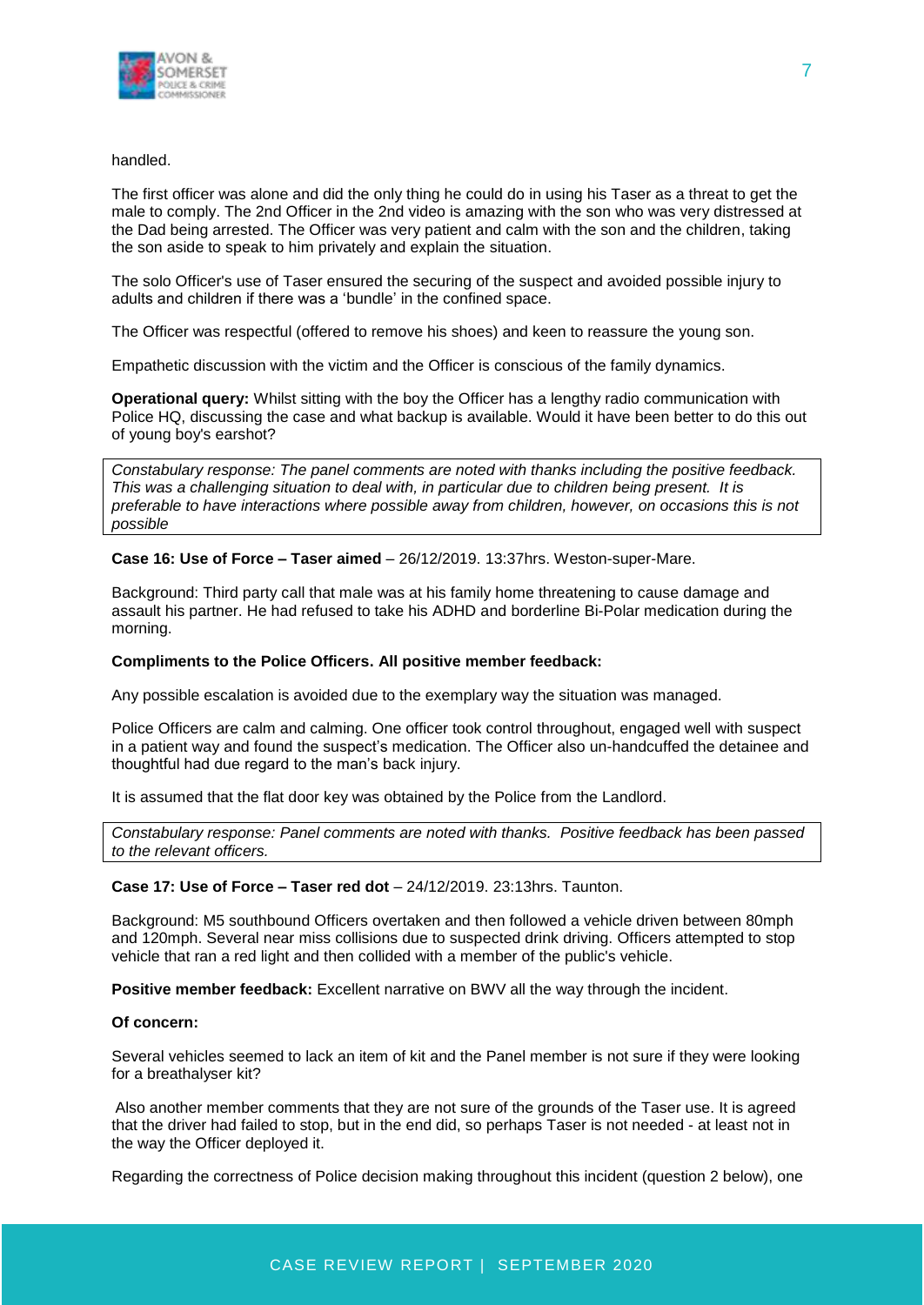

member queries: When prioritising ambulance treatment for crash victims, there is a questionable comment regarding those arrested i.e.: "couldn't give a monkeys ass for these two".

#### **Operational learning points:**

Are Police vehicle supplies checked at the beginning of a shift?

A member would like Officers to think about the best time to turn on their BWV camera. e.g. this BWV was turned on well before it was needed and well before any relevant narrative. The suspect has hit another car and an ambulance is needed for innocent occupants. The medic asks if the suspects need help and the Officer says he doesn't care (words as above). The Officer has seen that the suspects are OK. The Officer's adrenaline is still high and with hindsight he might have verbally added that they are OK.

Feedback from 4 Panel members varied:

- 1. If force was used, was it appropriate? **Unsure** (1), Yes (3).
- 2. Did the Police make correct decisions in this episode? **Unsure** (2), Yes (2).
- 3. Police behaviour free from any stereotyping or assumptions? Yes (4).
- 4. Was the incident free from demonstrable discriminatory behaviour? Yes (4).
- 5. Does the behaviour need further investigation? No (4).

*Constabulary response: The panel comments are noted with thanks. In response to panel queries: - A regular kit check should be completed , however, there will always be occasions where an item is not available at that time. Officers took appropriate steps.*

*- The Taser was used by officers following a lengthy pursuit. The driver had already shown a determination to evade Police and had collided with another vehicle causing it to stop – this was not a voluntary stop and the officer provided justification around the use in order to bring the driver under control swiftly.*

*- As per common themes raised, Officers are encouraged to turn their BWV at the earliest opportunity. This was an entirely appropriate time to turn on the BWV in view of the ongoing incident.*

*- As raised by a panel member the verbal's given by the officer at the scene were not appropriate and this has been fed back.* 

**Case 18: Use of Force – Taser red dot** – 04/12/2019. 13:51hrs. Yeovil.

Background: Address check after reports of drug dealing, possibly cuckooing. Occupants with machetes.

**Positive member feedback:** This report of a machete has good Police Officer control, achieved by the Taser red dot. The handcuffing is also covered by the second Taser Officer.

Regarding whether Police made correct decisions throughout this incident, one member recorded that it is difficult to tell without additional narrative to the Niche and Storm log summary provided.

**Question:** What is the reason for double handcuffing?

**Operational learning point:** The BWV camera was switched on as the Police Officers broke in, with no pre-entry narrative, which would have been helpful.

*Constabulary response: Panel comments are noted with thanks. In answer to the panel question, the handcuffs were "double locked". This is standard practice and prevents the handcuffs from tightening which can cause discomfort or injury. As above officers should activate BWV at an early opportunity to provide a full picture and this is reiterated in training.*

**Case 19: Use of Force – Taser red dot** – 10/11/2019 at 19:14hrs and at 20:09hrs. Weston-s-Mare. Background: Call to Police that a regular customer has come into the Shop and threatened staff with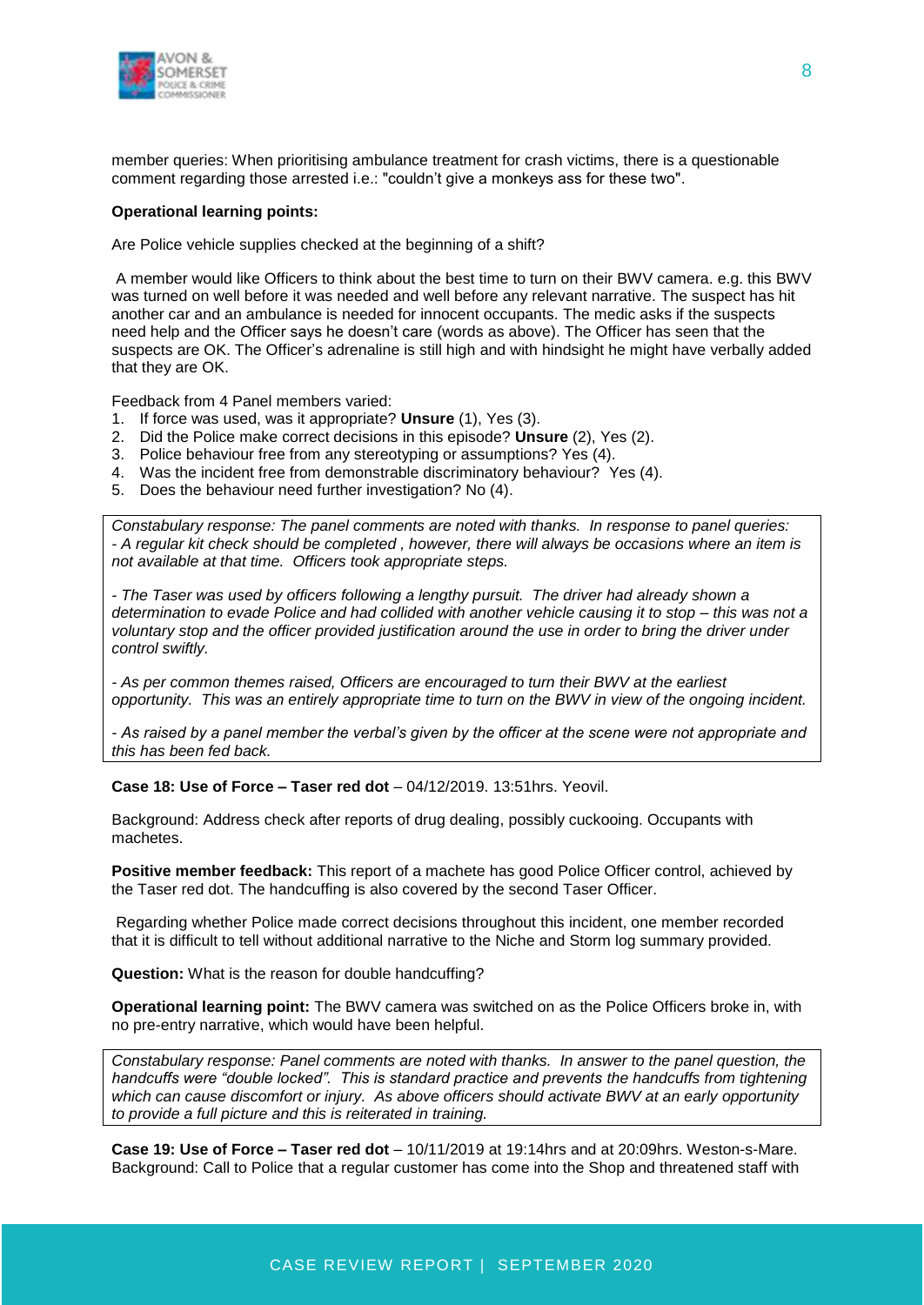

a cake slice, demanded money from the till.

2 BWVs, the first of the Officers' initial attendance at the retail shop and the second is partial footage of Taser drawn and red dotting the subject.

#### **Member feedback:**

The second BWV footage shows the Taser drawn and the subject restrained on ground. The BWV is switched on too late to assess if the use of force is appropriate.

**Operational learning point:** Ideally, drawing of Taser should always be accompanied by turning on of BWV.

*Constabulary response: Panel comments are noted with thanks. As above officers should activate BWV at an early opportunity to provide a full picture and this is reiterated in training.*

**Case 20: Use of Force – Taser arced** – 18/10/2019. Somerset West.

Background: Call from resident to Police saying a male is locked in the bathroom with 2 large kitchen knives. He is still intoxicated and has a bottle of alcohol with him.

**Note:** No Body Worn Video footage found for this incident.

*Constabulary response: Noted comments that no body worn video is available for this incident. Further investigation taking place to locate this.*

**Case 21: Use of Force – Taser fired** – 13/10/2019. 04:15hrs. Frome, Somerset.

Background: Public reporting seeing 3 males break into a vehicle, described them and the route they were taking leaving the area.

**Of member concern:** The Taser appears to the member to be used as a first resort which is considered inappropriate given the age of the subjects, who, while unruly, represented no threat.

The Police behaviour is considered to be free from any stereotyping or assumption and the incident is free from demonstrable discriminatory behaviour. However, the member reviewing this case gave feedback that the force used did not appear appropriate and the Police did not seem to make correct decisions in this case.

*Constabulary response: Panel comments are noted with thanks. This incident involved a lone officer trying to detain 3 x males on suspicion of breaking into a vehicle, after making off from officers. I note the panel member comment about the subjects representing no threat, however, this can unfortunately never be assumed. Given this was an isolated officer at 04.15am under cover of darkness, with the males making concerted efforts to evade capture, the officer has recorded justification for the use of Taser. Panel comments will be fed back to training.*

**Case 22: Use of Force – Taser drawn** – 19/08/2019. 07:21hrs. Yeovil.

Background: Section 8 (PACE) Warrant executed at address. Unknown intelligence picture about who was inside the address and what items may be inside. Drugs, cash and mobile phones recovered, linked to a County Line.

**Member feedback:** Useful introductory BWV commentary. However, Taser appears to be used as a first resort. The occupants of the house locked the door but are immediately compliant when Officers enter.

**Question:** Was Taser deployment strictly necessary, given the number of Officers involved?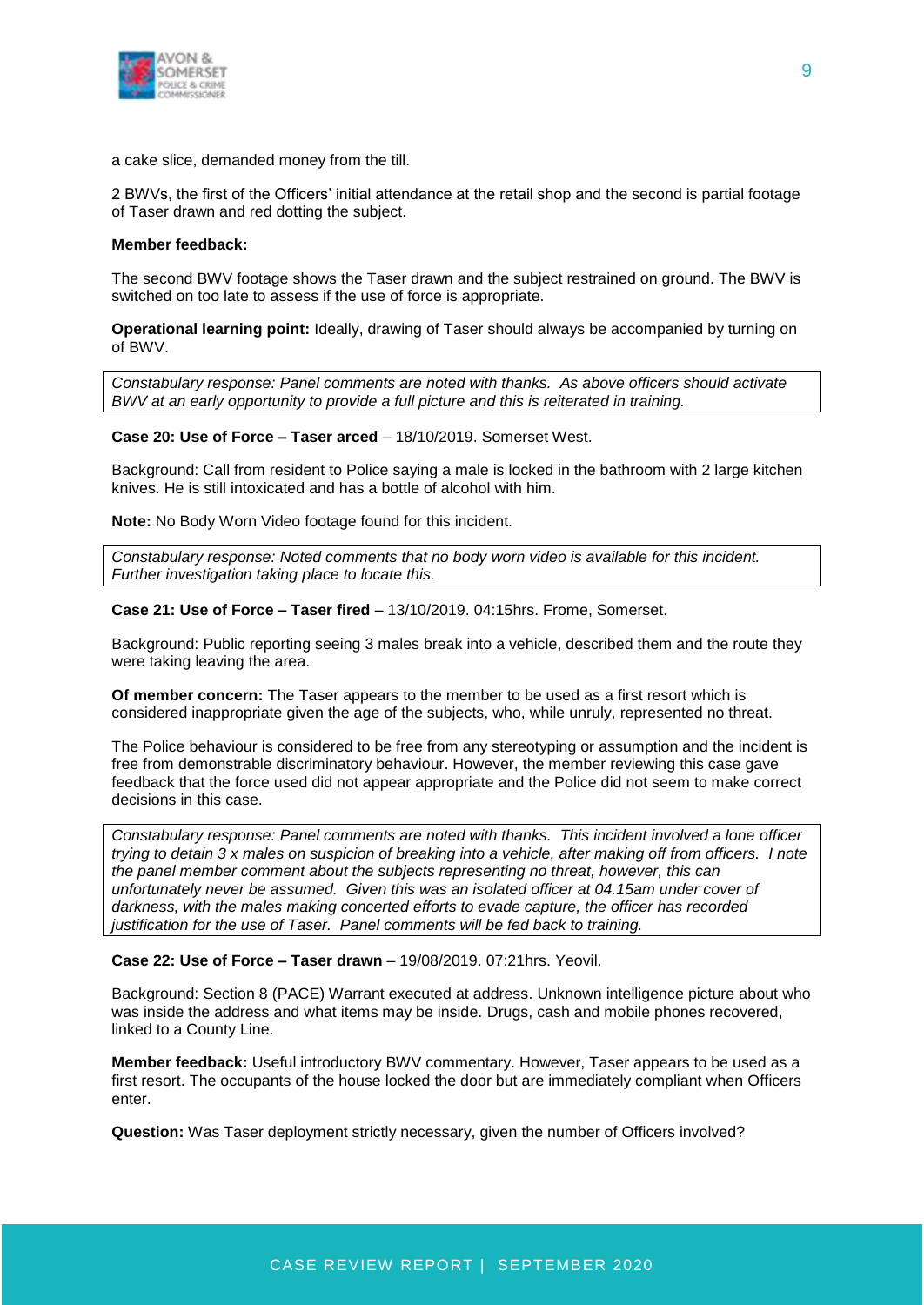

*Constabulary response: Panel comments are noted with thanks. This Warrant was executed linked to county lines where recent intelligence suggested drug dealing and violence including the use of weapons. When the premises was secured, this was de-escalated appropriately.*

#### **Case 23: Use of Force – Taser red dot** – 18/08/2019. 07:10hrs. Weston-super-Mare.

Background: Call to Police that neighbour has come to his door making accusations of damaging his car. During the incident he pulled a knife on the caller.

**Positive member feedback:** Useful introductory commentary. Knife reported. Taser drawn as a precaution. Appropriate use.

*Constabulary response: Panel comments are noted with thanks.* 

**Case 24: Use of Force – Taser red dot** – 17/08/2019. 01:31hrs. Weston-super-Mare.

Background: Call to Police that flat mate is fighting with the caller's Dad. The flat mate is heard to say "I should have killed you yesterday". Victim has blood on his face.

#### **Positive member feedback:**

The Officer who appeared to be the lead was very calm and concerned for the welfare of the man being arrested. This man was red-dotted due to his confrontational behaviour and the Panel member considers this to be an appropriate precaution due to the uncooperative and demanding man throughout the incident. PAVA is used and spit guard and knee straps applied - again appropriately due to very aggressive behaviour.

Noted: Very poor recording due to wind noise and lack of light.

**Of concern:** When trying to get the man into the van for transport, it was 'busy' due to resistance and the necessity of many officers. The member felt the communication was chaotic with too many officers all contributing, and due to PAVA and heightened emotions this did not assist in calming the man.

*Constabulary response: Panel comments are noted with thanks. This was a challenging situation to deal with due to the aggressive behaviour of the male and I note the panel comment about the officers remaining calm in the circumstances. I note the conflicting view of the panel member regarding the "chaotic" scene which is a really challenging balance, around gaining control but trying to de-escalate the situation.*

**Case 25: Use of Force – Taser xxx** – 16/08/2019. 14:17hrs. Weston-super-Mare. Background: Police check of an address thought to have been cuckooed.

**Note: No BWV** found of the Taser red dotting or handcuffing. Therefore members have stated:

As the Taser deployment (red-dotting) was not available on BWV it isn't possible to comment on the appropriateness of this incident.

Video that was available did not cause any concerns that this matter was dealt with in anything other than an appropriate way. It is the strip search of a juvenile in custody, as audio only, with the camera turned away. The person searched is entirely co-operative.

Feedback from 2 Panel members:

- 1. If force was used, was it appropriate? **Unsure**.
- 2. Did the Police make correct decisions in this episode? **Unsure**.
- 3. Police behaviour free from any stereotyping or assumptions? **Unsure.**
- 4. Was the incident free from demonstrable discriminatory behaviour? **Unsure**.
- 5. Does the behaviour need further investigation? No (2).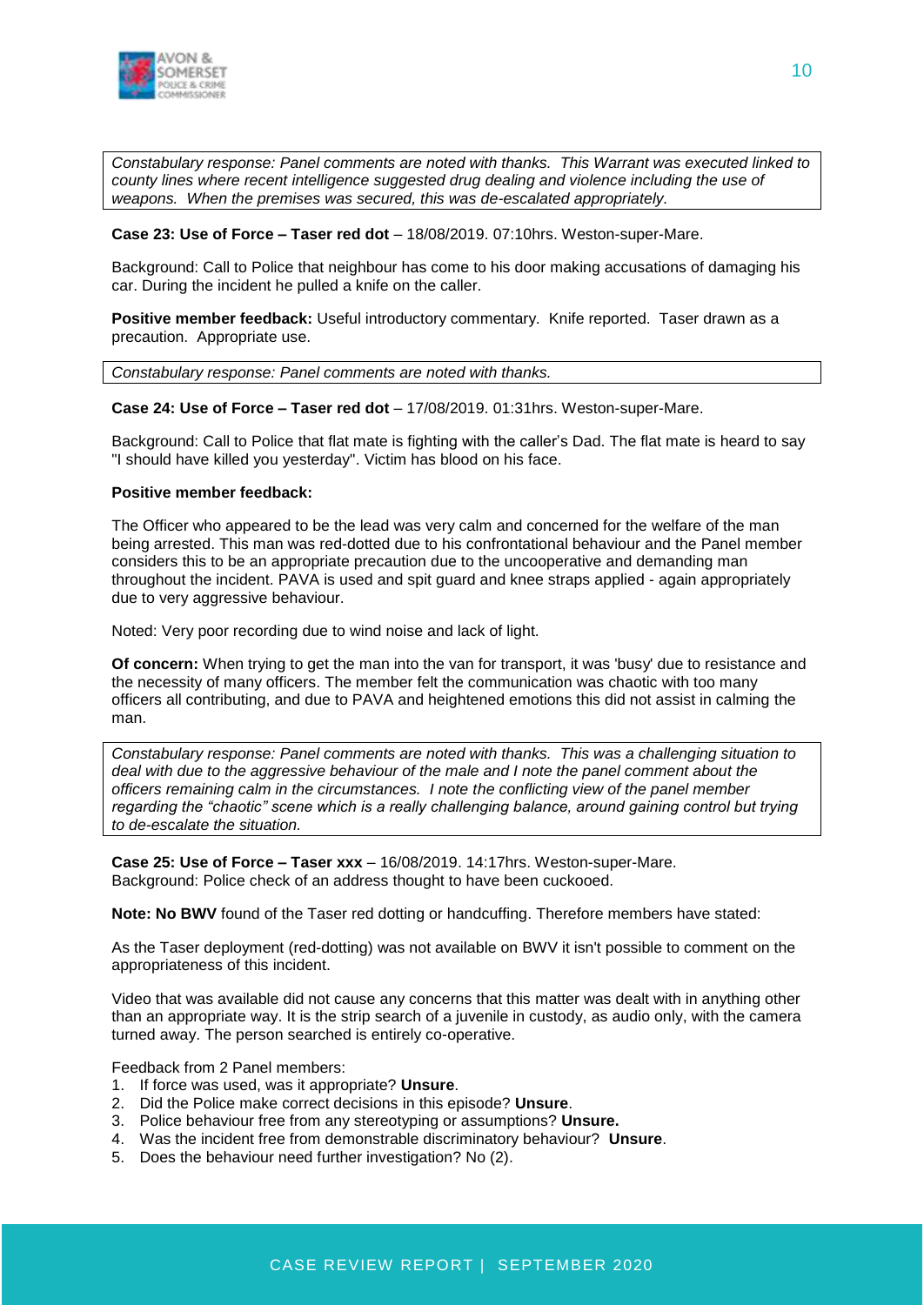

*Constabulary response: Noted comments that no body worn video is available for this incident. Further investigation taking place to locate this.*

#### **Case 26: Use of Force – Taser red dot** – 15/08/2019. 4:10hrs. Frome.

Background: Female called 999 reporting 2 males fighting at the address and drunk. The caller also mentioning a knife.

#### **Positive member feedback:**

Subject seen through a house window wielding a knife. Officers keep calm, recognising that the man is being 'passive aggressive' and not compliant to their requests, but also not actually a threat to them. The Taser red-dot is used due to the man's aggressive behaviour and is considered appropriate use of force.

*Constabulary response: Panel comments are noted with thanks.* 

#### **An additional case, not in the theme of BAME Somerset disproportionality:**

#### **Case 27: Use of Force – Taser fired** – 16/6/2020. 17:11hrs.

Background: Call to Police. Caller said they had a message from a friend that the friend has cut his own wrists with a blade and a knife, held the knife to his own throat and threatened another friend with the knife.

Constabulary commended Officer's actions.

Officers called to a concern for welfare where a male was cutting himself with knives and damaging property inside an address. On arrival, the male became confrontational before threatening to stab the Officers in the throat and then the male charged forward with 3 knives at 2 Police Officers. The male was Tasered and arrested.

#### **Compliments to the PC WRIGHT and positive member feedback:**

The subject approached the Police Officers rapidly in an aggressive manner carrying knives, having threatened to stab them. The Officer fired the Taser immediately and this is considered entirely appropriate use. The Officer in charge, PC WRIGHT, demonstrated excellent leadership throughout the episode and is to be congratulated on the prompt action. The Officer was concerned for the safety of his Officers and put them in a place of safety. He kept calm throughout and this de-escalated the situation.

*Constabulary response: Panel comments are noted with thanks. Positive feedback has been fed back to the officer.*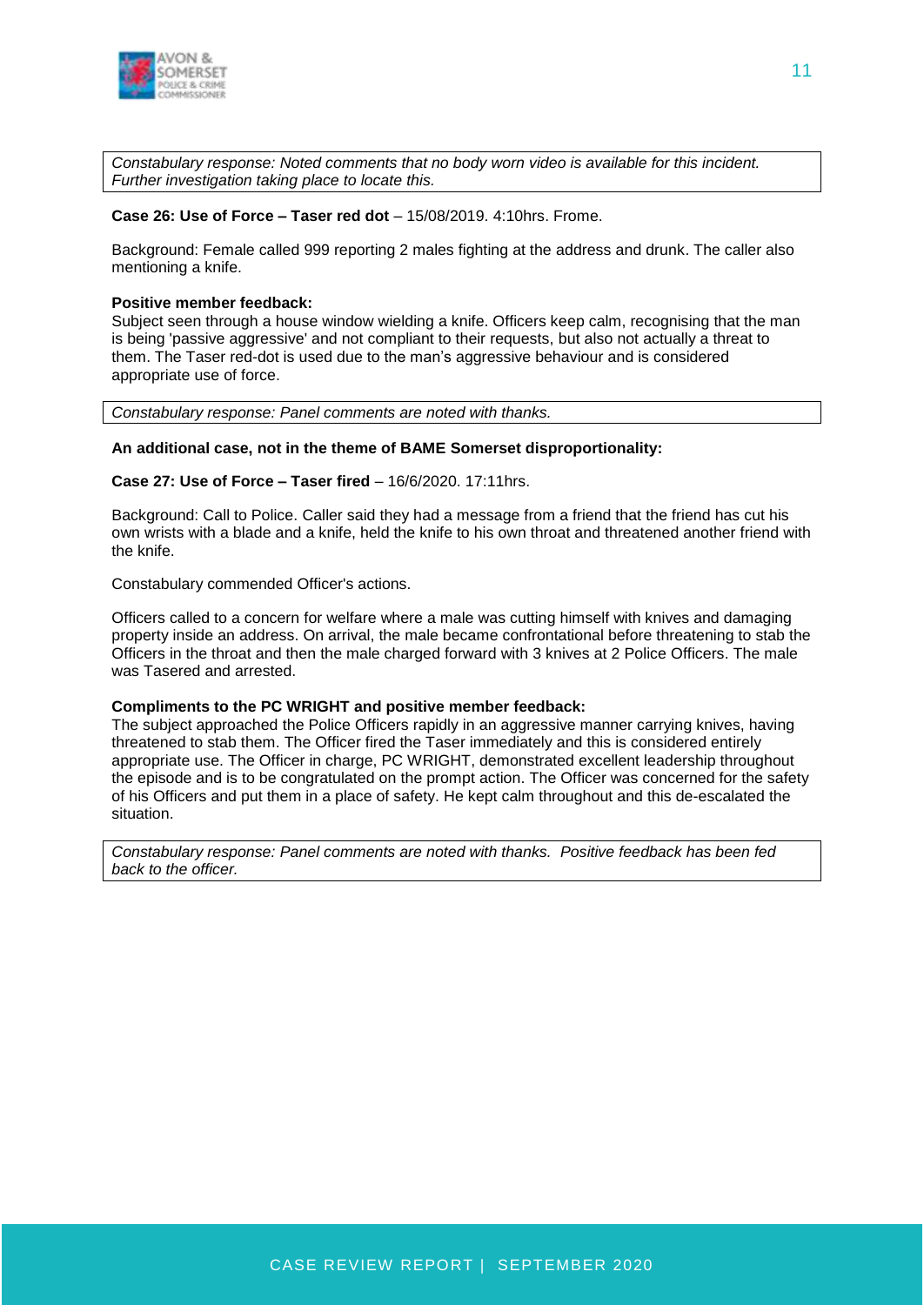

# **2. Stop and Search – BME – 24 cases selected for review**

**Note:** The GOWISELY acronym is a reminder to a Police Officer of the information that must be provided (in any order) to a person (subject) when the Officer performs a stop and search.

'GOWISELY' stands for:

- G: **Grounds for the search**;
- O: Object the officer is searching for;
- W: Warrant, particularly if the Officer is in plain clothes;
- I: Identification, proof that the Officer is indeed a Police Officer;
- S: Station to which the Officer is attached;
- E: Entitlement, any citizen being searched by a Police Officer is entitled to copies of the paperwork;
- L: Legislation, the legal power which gives the officer the right to stop and search;
- Y: YOU are being detained for the search or for the purpose of… i.e. informing the person in clear terms the purpose and nature of the search.

#### **Case 28: Stop & Search (under the power of section 23 of the Misuse of Drugs Act (s23 MDA)) –** 02/04/2020. 15:31 hrs. Weston-super-Mare.

Call to Police: A Landlord was concerned that his tenant was being cuckooed. The caller stated that several people were coming and going from the address and were refusing to leave despite requests from the tenant. Police concern for welfare (Cuckooing).

**Positive member feedback:** An incident-free search, with no issues.

**Case query:** A Panel member queries the ethnicity record.

*Constabulary response: The Constabulary thanks the Panel for its feedback in this case.*

**Case 29: Stop & Search (s23 MDA)** – 03/04/2020. 18:50 hrs. Somerset West.

Phone call to Police: A neighbour reports that there was a group of 3 young people sat in a vehicle on the driveway of an address, smoking cannabis. Caller stated that they did not live together (Covid-19 guidance breach).

**Positive member feedback:** Polite relaxed avuncular. Given good advice. An incident-free search, with no related issues.

**However, of concern:** The only Stop and Search ground stated was the smell of weed.

#### **Questions:**

- 1. What were the Stop Search reasonable grounds for suspicion that the people had drugs?
- 2. The people were told there would now be a record of their search and this would be known if they were stopped again. How long does it last?
- 3. Is the Stop Search record kept on the Police database if the search finds nothing?
- 4. Should a person know this when asked for their name and other personal data?

Feedback from 3 Panel members:

- 1. If force was used, was it appropriate? N/A (3 members).
- 2. Did the Police make correct decisions throughout this episode? Yes (2), **Unsure** (1).
- 3. Was the Police behaviour free from any stereotyping or assumptions? Yes (3).
- 4. Was the incident free from demonstrable discriminatory behaviour? Yes (3).
- 5. Does the behaviour need further investigation? No (2), **Unsure** (1).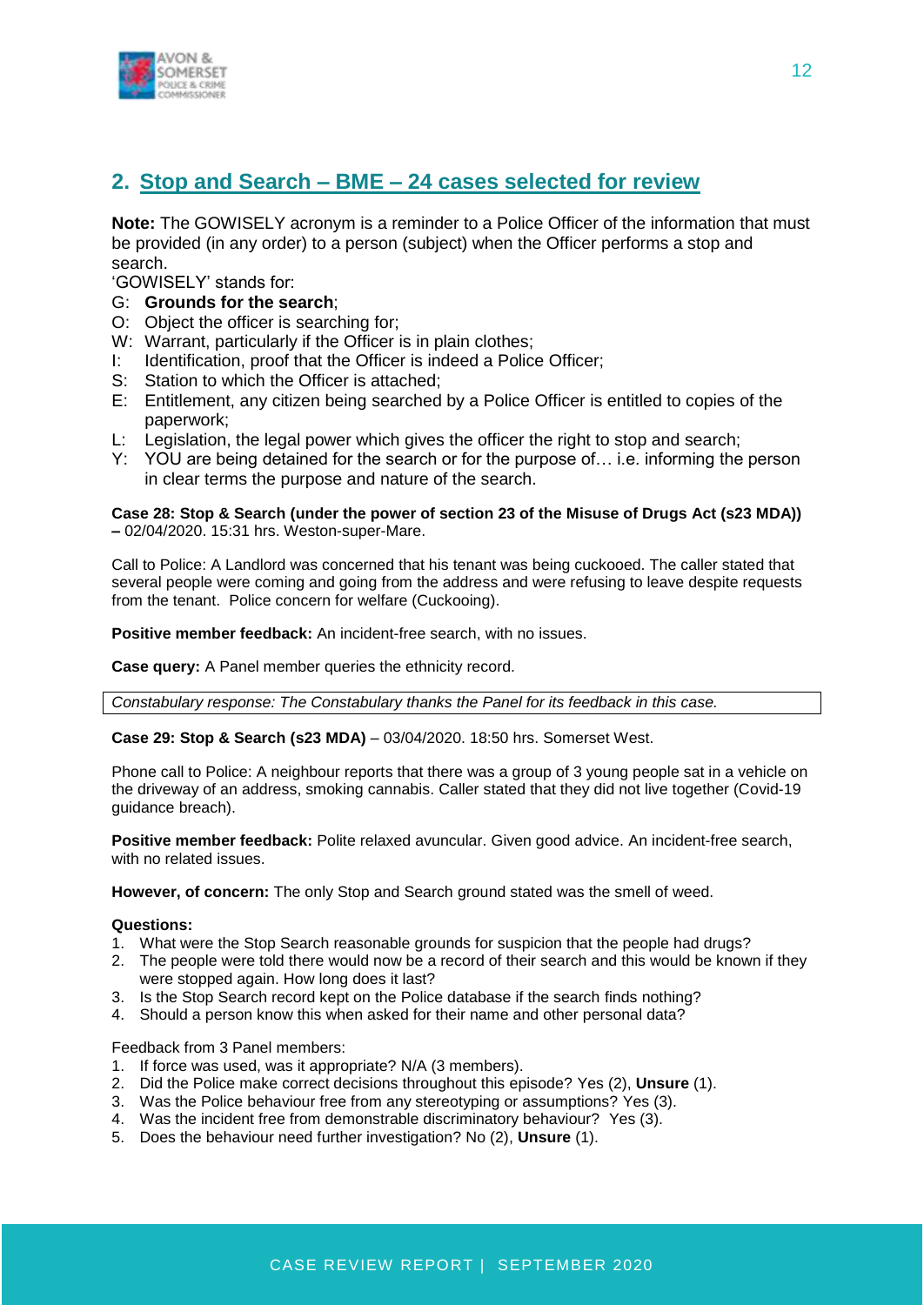

*Constabulary response: The Constabulary thanks the Panel for their feedback in relation to this incident. Feedback has been provided to the officers regarding the grounds for the search. The record of a stop search is held on Niche indefinitely, irrespective of the outcome of the search. The person searched can request a copy of the search from a Police Station up to three months after the completion of the search. A person is not obliged to provide any personal details during a stop search and any record made would adhere with GDPR principles. All officers have received training in GDPR so could advise a person of this if requested.*

#### **Case 30: Stop & Search (s23 MDA)** – 05/04/2020. 14:06 hrs. Yeovil.

Police Officers saw a young male (age 14) slumped over a wall, semi-conscious at the roadside, with glazed eyes and dilated pupils. A small drug bag was on the floor next to him.

**Positive member feedback:** An uneventful search of a minor under the influence. Patient Officer, concerned for the youth's welfare and took him home.

**Question:** Can the Constabulary clarify the guidance regarding removal of outer clothing for purposes of a search? The minor had his outer jeans around his knees when they found him, but does this provide authority to continue to search with them still around his knees? Is this within the category of 'more than jacket, outer garment and gloves'?

*Constabulary response: Thank you to Panel for their feedback on this case. Regarding the search of the outer jeans, PACE states that only jacket, outer coat and gloves can be required to be removed in public. Had the officers wanted to remove the first pair of jeans, this would have constituted a strip search and would have had to be done at a nearby police station or other nearby location outside of public view. As the officers do not remove (or indeed even move the jeans) from their starting position at the young person's knee during the search, the search of the pockets and waistband of both the jeans and tracksuit bottoms underneath, appear to have been conducted in the spirit of PACE.*

#### **Case 31: Stop & Search (s23 MDA)** – 08/04/2020. 08:52hrs. Somerset West.

Recent intelligence links the occupants of a vehicle to County Lines drug supply with their cars often used to transport people and drugs. One of the vehicle occupants had been stopped only hours before in the company with another person in the car known for drugs. There were no grounds to search earlier in the day, but after the males left the area a Police search found Cocaine and Heroin.

**Member feedback:** An uneventful intelligence led search.

Feedback from 3 Panel members:

- 1. If force was used, was it appropriate? N/A (3).
- 2. Did the Police make correct decisions throughout this episode? Yes (2), **Unsure** (1).
- 3. Was the Police behaviour free from any stereotyping or assumptions? Yes (3).
- 4. Was the incident free from demonstrable discriminatory behaviour? Yes (3).
- 5. Does the behaviour need further investigation? No (2), **Unsure** (1).

Stop Search feedback from 2 of 3 members reviewing this case:

- 1. Grounds for Stop & Search? Yes (1), **Unsure** (1).
- 2. Subject informed of Grounds? Yes (1), **Unsure** (1).
- 3. Were the Grounds sufficient? Yes (1), **Unsure** (1).

*Constabulary response: The Constabulary notes the Panel's feedback with thanks.*

**Case 32: Stop Search (s23 MDA)** 13/04/2020,19:24hrs. Yeovil (**also reviewed at Panel meeting**).

A few hours earlier 3 of the 4 people were present after a report from the public that drug use was taking place in Ninesprings in Yeovil. At the time there were not enough grounds to search, but after their dispersal the area was searched and Cocaine and Heroin was discovered. As a result of them again being found together and Police National Computer (PNC) showed previous for drugs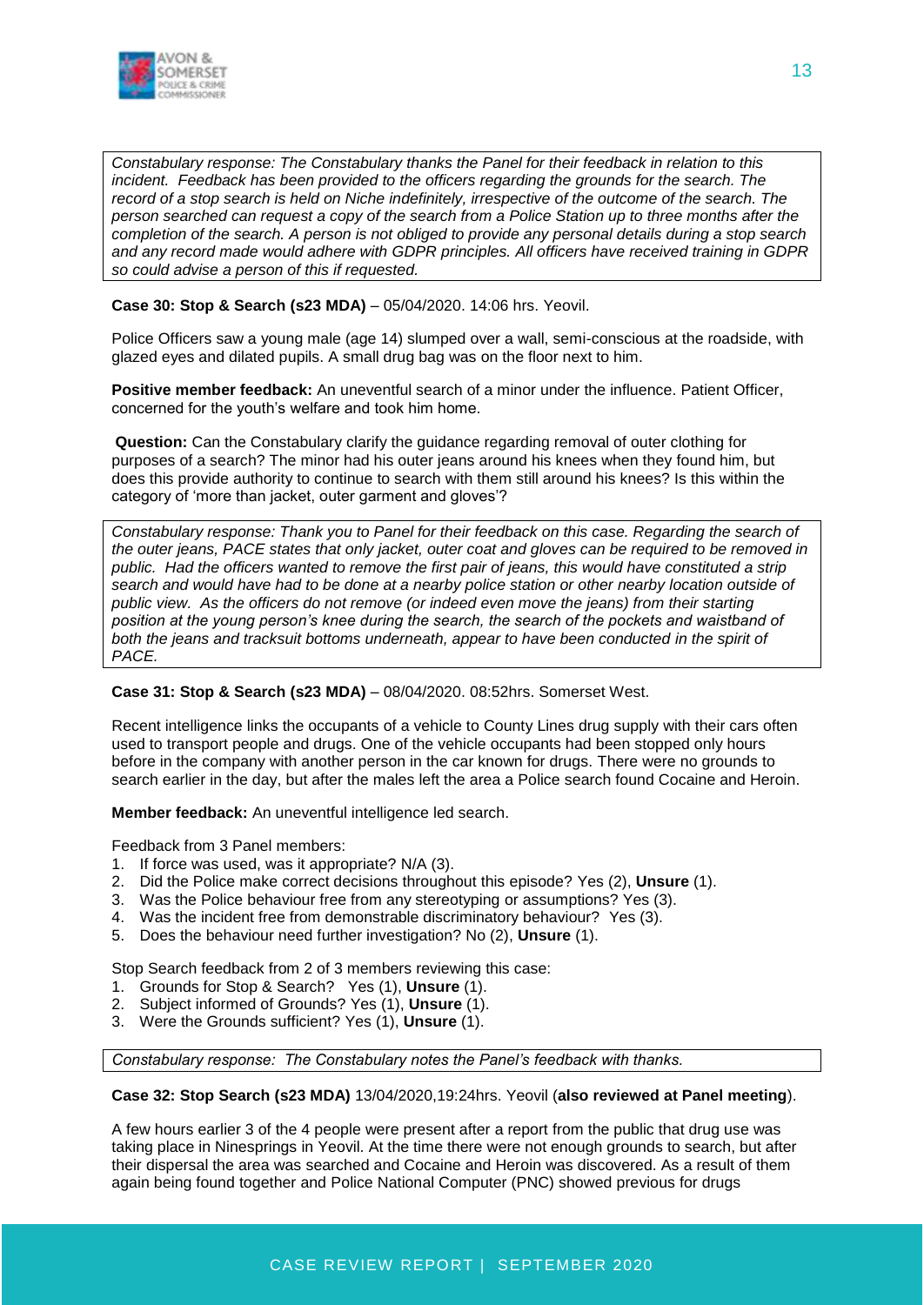

possession with at least 2 of them, all 4 of the males in the vehicle – stopped for no car insurance searched undertaken.

**Question: '**The same group' seems insufficient grounds for a search. The car is stopped for no insurance and the Officer recognises the same group. Does the fact that drugs are found where they had previous been but were **not** searched justify this later search?

**Answered** during the Panel meeting: This is legitimate grounds for a search in a policing point of view. There is intelligence of previous County Lines.

**Question during the Panel meeting:** Why was the mixed race male handcuffed but not the black male or the white male during their searches? Members are aware of victims exploited for County Lines.

Stop Search feedback from 2 of 3 members reviewing this case:

- 1. Grounds for Stop & Search? Yes (1), **Unsure** (1).
- 2. Subject informed of Grounds? Yes (1), **Unsure** (1).
- 3. Were the Grounds sufficient? Yes (1), **Unsure** (1).

*Constabulary response: The Constabulary notes the Panel's questions and that the first was answered during the meeting. With regards the second question about why one male was handcuffed and the two others were not. It appears that the same officer searches all three males, however when this officer is searching the mixed race male, another officer comes in and applies handcuffs. It is not entirely clear as to why on the footage, although it will be for this officer to justify their own use of force. The Constabulary believes that had the second officer not interjected, none of the males would have been handcuffed by the first (and searching) officer.*

**Case 33: Stop & Search (s1 PACE Search)** – 17/04/2020. 22:35hrs. Bridgwater.

Caller to Police reports hearing 3 males holding down another male, believed to have been shoplifting. A knife is mentioned.

**Positive member feedback:** Both Police Officers deal with the intoxicated male suspect firmly but fairly and use appropriate language.

*Constabulary response: The Constabulary notes the Panel's observations, which have been fed back to the officers with thanks.*

#### **Case 34: Stop & Search (s23 MDA)** – 19/04/2020. 13:51hrs. (**also reviewed at Panel meeting**).

Police Officers stop 3 males suspected of being involved in a drug deal in an area known for this activity. Males met up then walked into an alleyway out of sight.

**Complimentary feedback:** An excellent example of the Police Officer communicating the GOWISELY Stop Search items. Good to see a plain clothed Officer using BWV. An uneventful intelligence-led search.

#### **However, questions of concern and operational policing points:**

Video 34.2: The search did not find any drugs. As with any Stop & Search, was the suspect within his rights to refuse to give his personal details? Both Officers insisted the details were required, saying it was the law and they needed to document it. However it is the Panel members understanding that searched people are not compelled to provide details.

**Question:** Video 34.1 lost the sound. This hasn't been experienced by members before. What are the reasons for no audio and how often does it happen?

*Constabulary response: The Constabulary notes the Panel's feedback with thanks. Regarding the provision of personal details, the person searched is under no obligation to provide officers with these*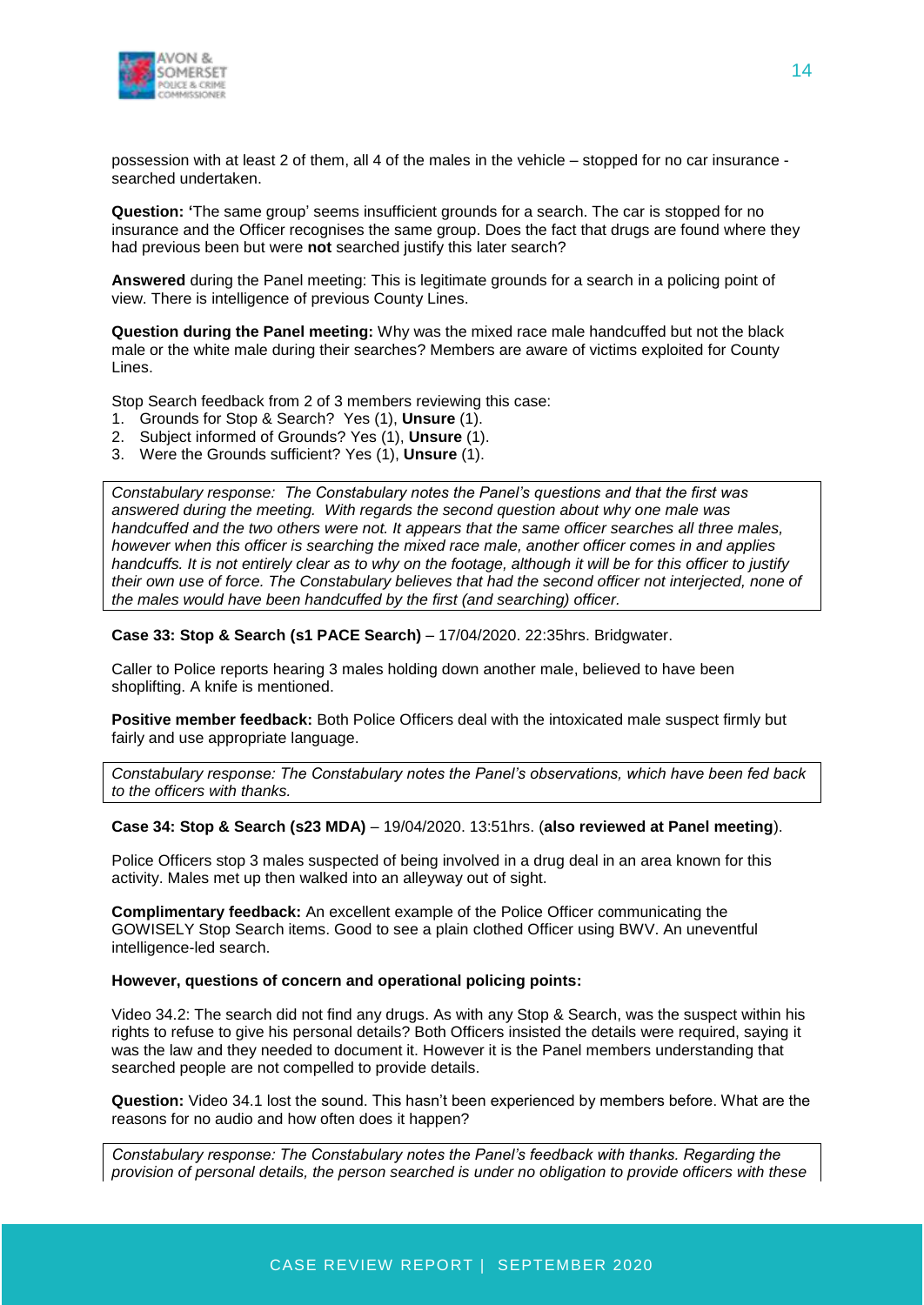

*details and PACE states that a person should not be asked to provide this information for the purpose of completing a record. This will be fed back to the officers concerned.*

*Regarding the loss of audio – this is likely to be a technical error and is rare. Further detail has been sought from the Force lead for Body Worn Video and will be shared with the Panel once received.*

**Case 35: Stop & Search (s23 MDA)** – 14/04/2020. 17:56hrs. Taunton. During Covid-19 travel restriction guidelines.

Police Officer stop on a vehicle travelling from Bridgwater to Taunton and had intel for drugs on vehicle and driver. When the driver stated they were going to ASDA, the Officer pointed out that there was one where they had driven from, to which the driver stated they 'forgot about that one'.

**Member positive feedback:** A very relaxed encounter. The Officer conducting the search was polite and dealt with the suspect well.

#### **However, questions of concern:**

The Officer stated there was intelligence on the suspect and his vehicle and that was the reason for the stop/search. However, the suspect stated it was a hire car, which raises doubt on the reason for the stop. The Officer didn't know the suspect's history until he entered his details, so did the hire car have a drugs marker/tag on it? This appears to be a targeted stop but the reasons presented to the driver do not appear to stack up.

Was there sufficient justification for the stop? If so is it correct to say that this car can be stopped at any time? After the stop the driver says he was en route to shop and the officer appears to justify the search because he is not shopping at his local shop. The implication being that he is travelling to deal in drugs rather than shopping. Is it the case that you cannot stop someone for the purpose of finding reasonable grounds for suspicion?

Feedback from 3 Panel members:

- 1. If force was used, was it appropriate? N/A (3).
- 2. Did the Police make correct decisions throughout this episode? Yes (2), **Unsure** (1).
- 3. Was the Police behaviour free from any stereotyping or assumptions? Yes (3).
- 4. Was the incident free from demonstrable discriminatory behaviour? Yes (3).
- 5. Does the behaviour need further investigation? No (1), **Unsure** (2).

Stop Search feedback from 2 of 3 members reviewing this case:

- 1. Grounds for Stop & Search? **Don't know** (2).
- 2. Subject informed of Grounds? Yes (1), **Unsure** (1).
- 3. Were the Grounds sufficient? **Don't know** (2).

*Constabulary response: The Constabulary notes the feedback of the Panel in this case. There was intelligence linked to the vehicle on Niche that was recent to the stop search being conducted and a marker was on the vehicle to this effect.*

*The power to stop a vehicle is provided under s.163 of the Road Traffic Act and applies to any vehicle on a road. An officer does not need suspicion of any offence to use this power, although consideration as with all legal powers should be given to whether it is proportionate and necessary as per the European Convention on Human Rights.*

*A vehicle cannot be stopped for the purposes of finding reasonable grounds, however interactions with the driver and occupants and observations of the officers may provide reasonable grounds for suspicion after the vehicle is requested to stop. Whilst the vehicle could legally be stopped at any time, any subsequent search must be justified.*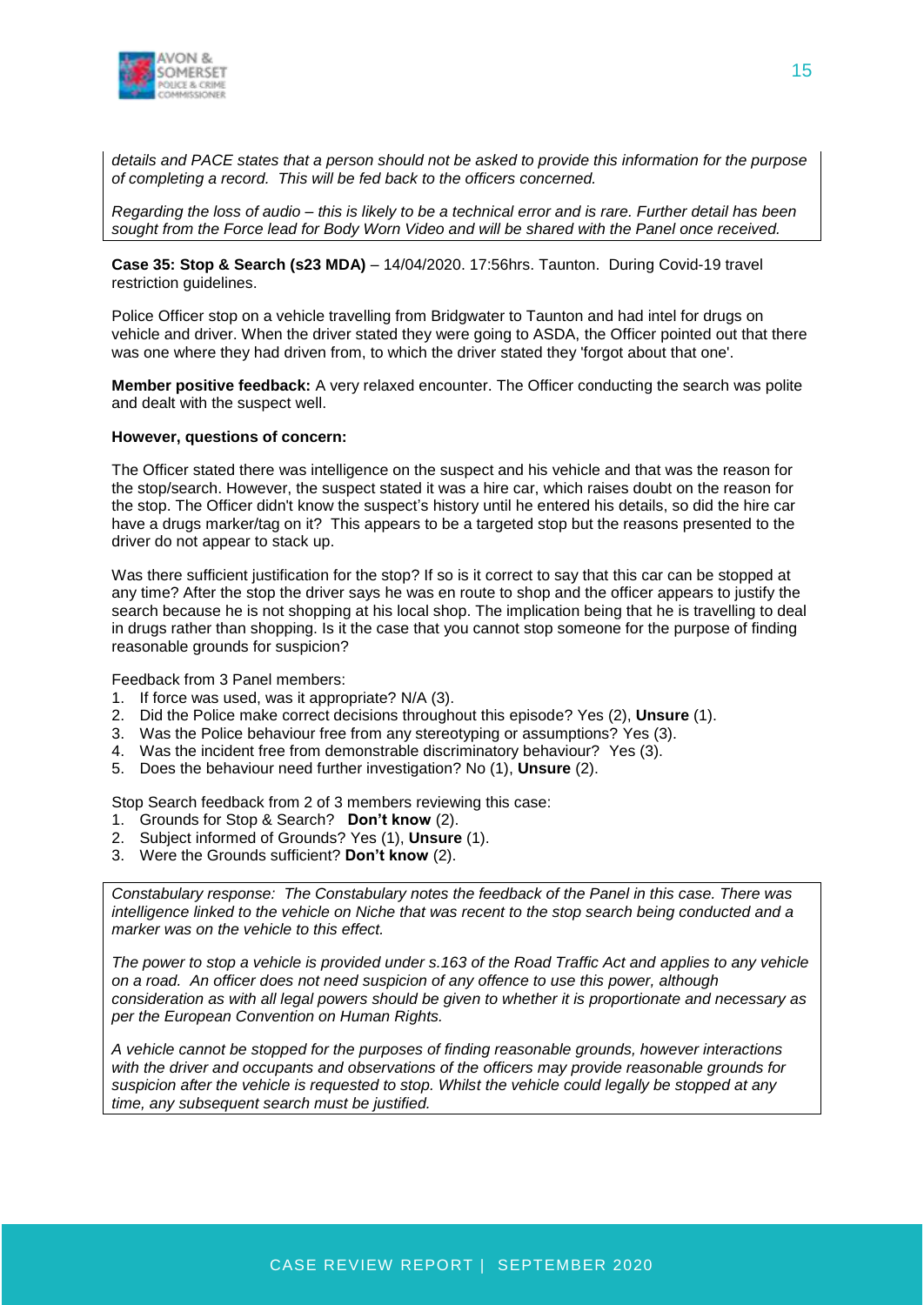

**Case 36: Stop & Search (s23 MDA)** – 14/04/2020. 19:27hrs. Weston-super-Mare.

Officers were in plain clothes on patrol when they noticed 2 people on a bridge. The Officers recognised 1 person and when they identified themselves as Police, the male ran off and threw a bag into a bush.

**Positive member feedback:** The female officer dealt with the female suspect very well, and showed concern for her welfare. Good BWV by plain clothed Officer. Good Covid-19 interaction.

*Constabulary response: The Constabulary thanks the Panel for its feedback in this case.*

**Case 37: Stop & Search (s23 MDA)** – 17/04/2020. 15:42hrs. Weston-super-Mare

Officers enter the property of a victim who is suspected of being cuckooed by a County Lines drug gang member. Drugs found on a County Line dealer in the property.

**Exemplary:** Very well controlled and executed. Suspects are treated respectful. The Search grounds and other items are all well explained. The use of the Body Worn Video camera is exemplary and the plain clothed Officer ensures the video is set up to give a full view.

A clear explanation from the Officer of the relevance of knowing the person's age regarding the need for an Appropriate Adult (if 17 or under).

**Operationally:** A good idea to place BWV cameras on a fixed surface to observe the suspect.

*Constabulary response: The Constabulary notes this feedback with thanks.*

**Case 38: Stop & Search (s23 MDA)** – 22/04/2020. 08:21hrs. Weston-super-Mare.

A male had been pointed out by a member of the public after he had offered to sell them drugs. The male saw officers and made off on his bicycle. He was later seen again by officers, at which point he made off, dropped his hat in the process and then decided to stop for officers.

**All positive member feedback:** Officers are respectful all the way through the stop and search, despite it being difficult with a non-compliant subject. The Officer is very patient in the face of an abusive and agitated male. Full GOWISELY points are heard and a Stop Search receipt is offered.

*Constabulary response: The Constabulary notes the Panel's feedback, which has been shared with the officers concerned.* 

**Case 39: Stop & Search (s23 MDA)** – 23/04/2020. 14:08hrs.Bridgwater.

Male exited the rear of a house when Police Officers knocked on the front door. Intelligence that the male is dealing drugs in Bridgwater. Suspect has a Community Protection Warning (CPW) Notice not to be in the Town.

This search is respectfully carried out, with a nice tone of voice and good interaction by the female Officer. No search is seen as the person is taken to the Police Station for a strip search after the BWV footage ended.

Stop Search feedback from 2 members reviewing this case:

- 1. Grounds for Stop & Search? Yes (2).
- 2. Subject informed of Grounds? Yes (1), **Unsure** (1). It may have been later at the Police Station.
- 3. Were the Grounds sufficient? **Don't know** (1), Yes (1).

*Constabulary response: The Constabulary notes the Panel's feedback – thank you.*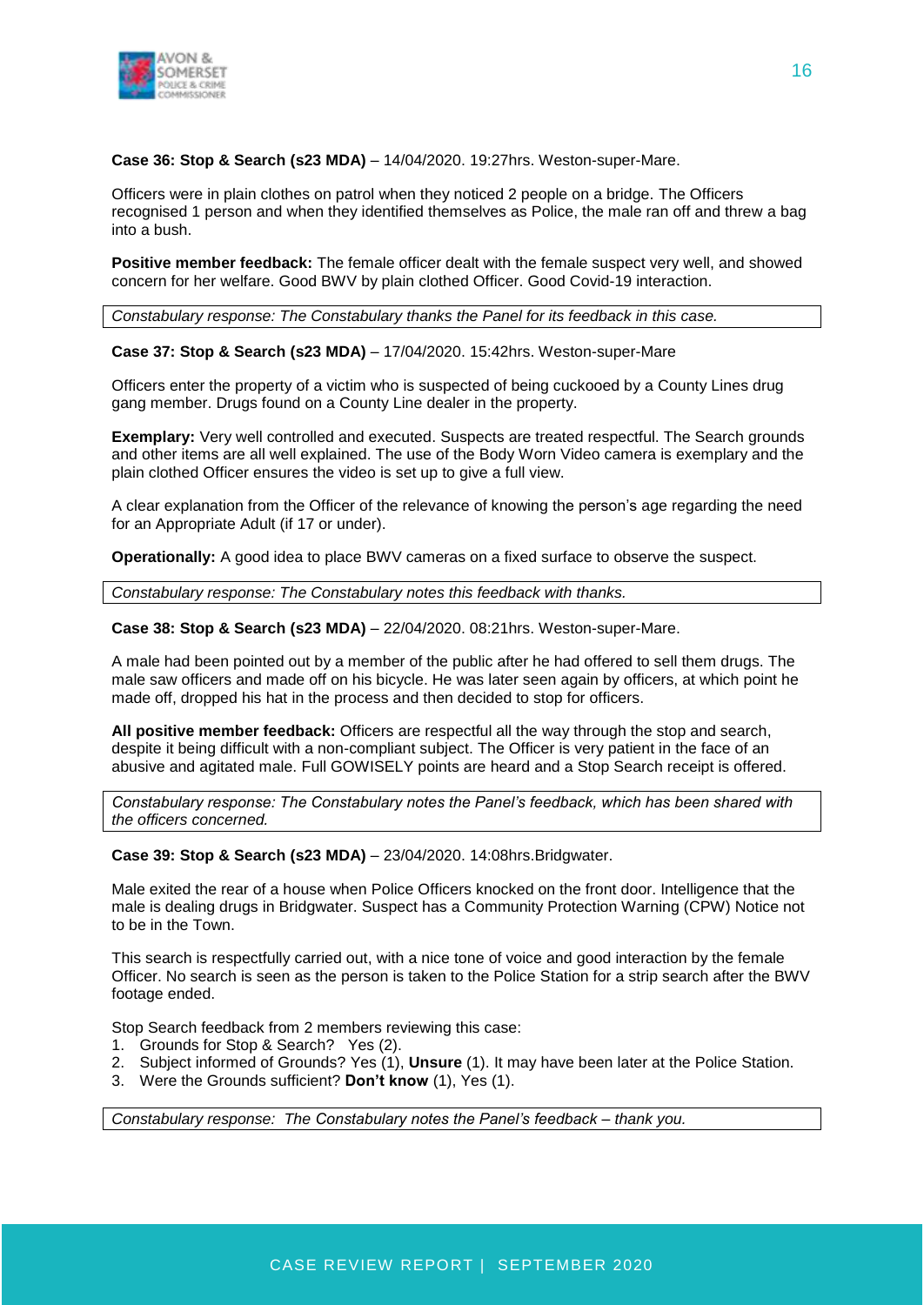

#### **Case 40: Stop & Search (s23 MDA)** – 24/04/2020. 13:18hrs. Minehead.

Police Officers stopped a vehicle and the driver (the only occupant) and vehicle were searched due to recent intelligence involving them in the supply of drugs and also the smell of cannabis coming from within the vehicle.

**One member had positive feedback** that all is well handled, the Officer being very respectful towards the person detained, ensuring his vehicle was parked safely and locked. Good attitude throughout from all the officers.

**Of concern** however from this member: There appears to be some confusion over procedures regarding the search of the man's home, when calling in for authorisation, bringing an element of doubt as to the correct procedure for the Officers to follow.

Also one member comments that the BWV is of the Officer searching the car and not the suspect. The notes say the stop was due to "recent intelligence involving them in the supply of drugs and the smell of cannabis coming from within the vehicle". Here there was one driver only ("them" being the driver and vehicle?) and the smell cannot have been known until after the stop.

**Question:** What specifically justified the stop and search? Intel on the driver and car involved in illegal drugs?

Feedback from 2 Panel members:

- 1. If force was used, was it appropriate? N/A (2).
- 2. Did the Police make correct decisions throughout this episode? Yes (1), **Unsure** (1).
- 3. Was the Police behaviour free from any stereotyping or assumptions? Yes (1), **Unsure** (1).
- 4. Was the incident free from demonstrable discriminatory behaviour? Yes (1), **Unsure** (1).
- 5. Does the behaviour need further investigation? No (1), **Unsure** (1).

*Constabulary response: The Constabulary thanks the Panel for its feedback in this case. The searching officer's body worn video does capture the search of the male at the start of the footage, which quickly moves into an arrest once the officer locates an item in the male's hand that the officer refers to as 'rocks'. Suspecting them to be drugs the officer arrests the male for possession with intent to supply. The search then continues, but would have been conducted under s.32 PACE post arrest although is not specifically stated.*

*There was recent intelligence on the vehicle linking it to drug dealing prior to the stop search to which the person searched (driver) was linked. It was this recent intelligence combined with the fact that the officer states that the smell of cannabis was coming from the vehicle that has provided the officer with grounds for this search. In relation to the term 'them', from the context and way in which the report has been written on Niche it would appear that the officer is referring to the driver and vehicle as noted by the Panel, as opposed to further people.*

**Case 41: Stop & Search (s23 MDA)** – 05/05/2020. 16:17hs. Chard. Covid-19 lockdown travel restriction guidelines.

Police Officers check an address after receiving information that it may be occupied by County Lines Class A drug dealers. Once entry was gained, a male from Croydon was found inside and had no reason to be there. Police concern for the tenant as a vulnerable person.

**Member feedback:** Calmly handled throughout. Initial use of force is justified when a weapon is found. Nice Officer tone-of-voice and patient handling of people having clear issues to cope with.

Search Grounds are given although not immediately.

*Constabulary response: The feedback of the Panel is noted with thanks.*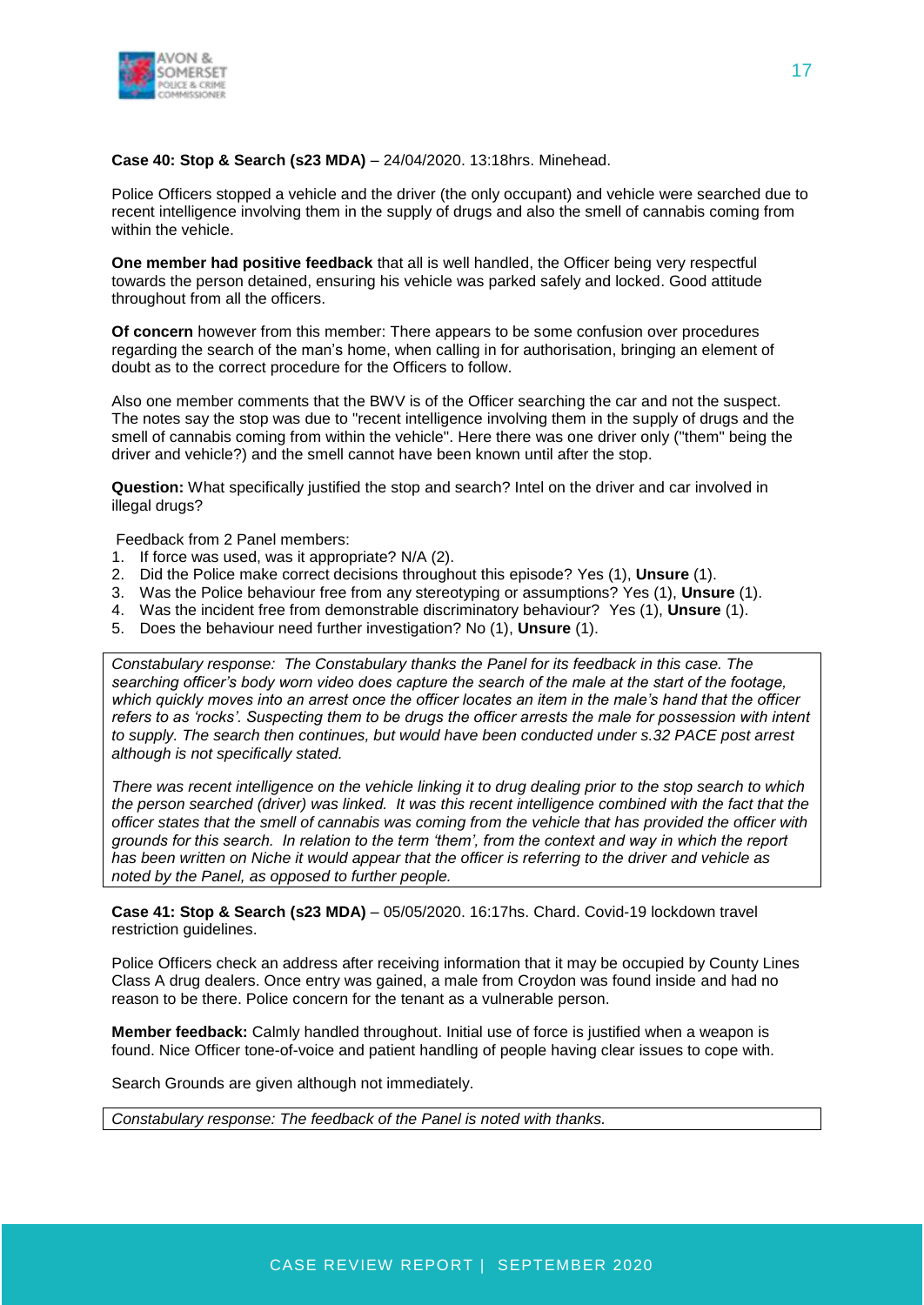

**Case 42: Stop & Search (s23 MDA)** – 15/05/2020. 14:23hrs. Weston-super-Mare.

CCTV data shows a male exchanging items. Possibly dealing with another person.

**Member feedback:** The search is almost over when the BWV starts.

**Question:** Why was the person handcuffed?

Feedback from 2 Panel members:

- 1. If force was used, was it appropriate? N/A none seen (1), **Unsure** (1).
- 2. Did the Police make correct decisions throughout this episode? Yes (1), **Unsure** (1).
- 3. Was the Police behaviour free from any stereotyping or assumptions? Yes (2).
- 4. Was the incident free from demonstrable discriminatory behaviour? Yes (2).
- 5. Does the behaviour need further investigation? No (1), **Unsure** (1).

Stop Search feedback from 2 members reviewing this case:

- 1. Grounds for Stop & Search? Yes (2).
- 2. Subject informed of Grounds? Yes (2).
- 3. Were the Grounds sufficient? **Don't know** (1), Yes (1).

*Constabulary response: In relation to the Panel's question about why the person was handcuffed based on the grounds for search, namely that the male had been observed potentially engaging in a drug deal on CCTV, the use of handcuffs would have likely been to prevent the male from accessing the drugs that officers reasonably suspected they would find and disposing of them prior to the officer being able to complete the search fully.*

**Case 43: Stop & Search (s23 MDA)** – 15/05/2020. 16:36hrs. Weston-super-Mare.

2 males seen in several alleyways with different groups of drug users suspected of dealing Class A drugs. Current intelligence that one of them is dealing drugs in the Town centre and the other is dealing in another area.

**Member feedback:** The search is almost over when the BWV starts.

**Question:** Why was the person handcuffed?

Feedback from 2 Panel members:

- 1. If force was used, was it appropriate? N/A none seen (1), **Unsure** (1).
- 2. Did the Police make correct decisions throughout this episode? Yes (1), **Unsure** (1).
- 3. Was the Police behaviour free from any stereotyping or assumptions? Yes (2).
- 4. Was the incident free from demonstrable discriminatory behaviour? Yes (2).
- 5. Does the behaviour need further investigation? No (1), **Unsure** (1).

Stop Search feedback from 2 members reviewing this case:

- 1. Grounds for Stop & Search? Yes (1), blank (1).
- 2. Subject informed of Grounds? Yes (1) and receipt offered; Blank (1).
- 3. Were the Grounds sufficient? **Don't know** (2).

*Constabulary response: The Constabulary notes the Panel's feedback – having reviewed the body worn video of both of the searching officers, it does not appear as though either male searched is handcuffed.*

**Case 44: Stop & Search (s1 PACE search)** – 17/05/2020. 17:10hrs.

Caller to Police states a male has been seen walking past shops and believed to hide a knife up his sleeve.

**Positive member feedback:** All officers were extremely courteous to the suspect and demonstrated a calm manner which probably had a calming influence on the episode, as the suspect was verging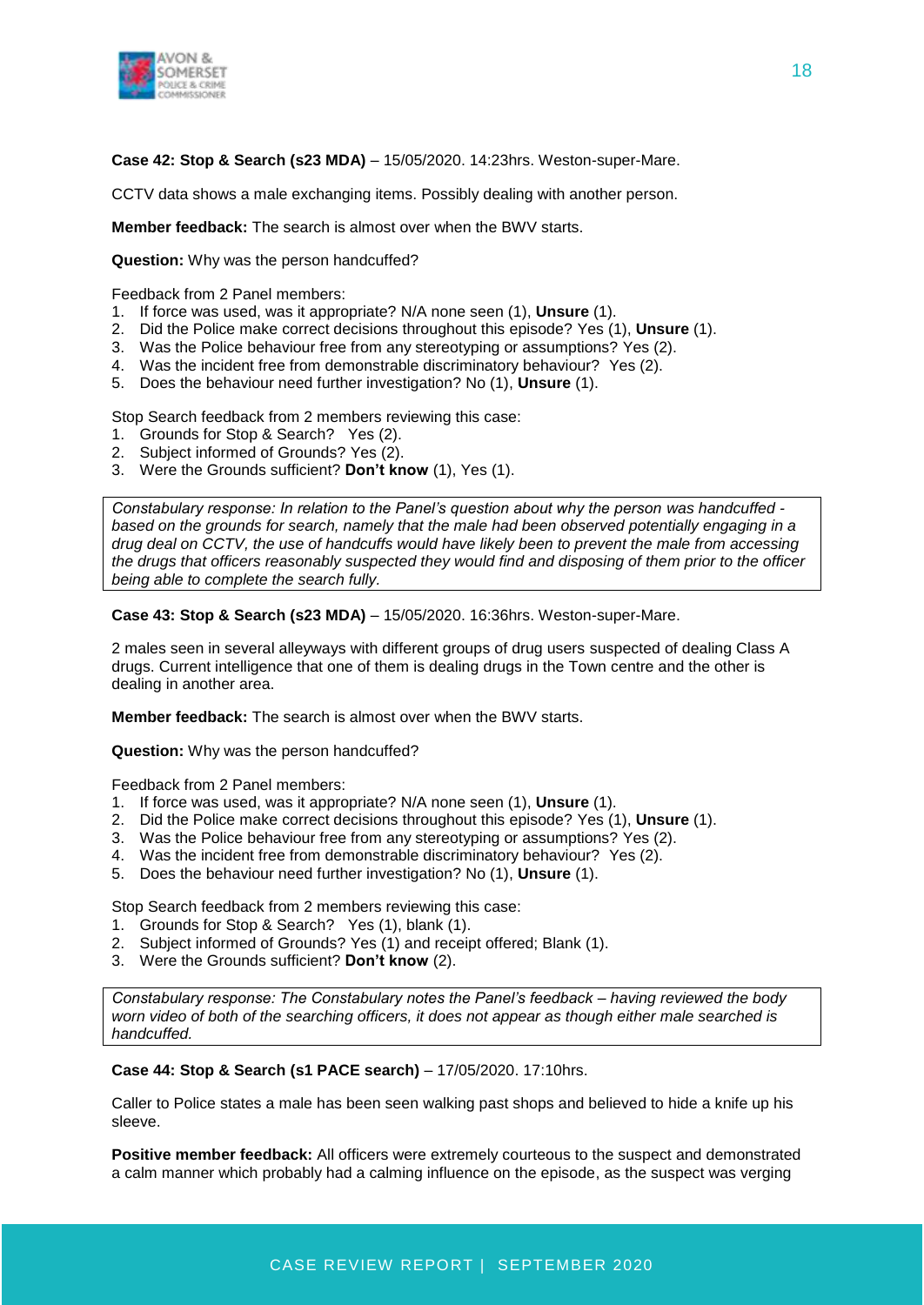

#### on agitation at times.

*Constabulary response: The Panel's feedback, which has been shared with the officers involved, is noted by the Constabulary with thanks.*

#### **Case 45: Stop & Search (s23 MDA)** – 09/06/2020. 01:15hrs. Taunton.

Council CCTV operators called Police to report a disturbance taking place, i.e. a group of around 7 people, male and female. A victim was identified and a description given of a male suspect. On attendance the victim tells Officers that they have had a knife held to their throat. Description given of a male wearing a black coat and a balaclava.

2 BWVs for member review.

#### **Officers commended in this positive member feedback:**

A youth fled from the Police and away from the scene of the suspected offence, where a victim was allegedly held at knifepoint. The reasons for the section 1 search - for a knife – is clearly explained to the subject and the conduct of both Officers involved is commendable.

The second BWV footage of another youth stopped and searched for a knife showed Officers' empathetic attitude that secured co-operation, despite the subject's initial antagonism.

Police Officers waited to carry out the search until confirmation of the description was obtained from the victim. The Officers explained clearly to the boy (age 15) what they were looking for and why they were searching him. Both searches have good grounds.

**Question**: Knowing the Officers were looking for a 'bladed article', one member was surprised the suspect wasn't handcuffed, as observed in other similar Stop and Search encounters (e.g. cases 44 (an adult) & 48 (age 14)). Was the age of the searched youth a factor?

*Constabulary response: The Constabulary thanks the Panel for its feedback. Regarding the Panel's question about the male not being handcuffed despite the search being for a knife – any use of force is for the individual officer to justify. Having reviewed the body worn video the person is compliant and is with officers for a significant time before the search is conducted in which they would have assessed his demeanour and response to their presence. Whilst age may have been a consideration, it also appears that officers have risk assessed the situation and made the decision that they did not need to apply handcuffs to the male.*

**Case 46: Stop & Search (s23 MDA)** – 24/06/2020. 20:36hrs. Highbridge, Somerset.

A call to Police reporting people in their house that they did not want there. The caller was not at the address at the time of the call and had been told this information by someone else. Potential people's names who may be inside the home address were given. Address known for drugs supply.

**Positive member feedback:** Several subjects are searched following a complaint that they were on the complainant's premises without permission, dealing in drugs. The Officers took control of the situation very effectively.

*Constabulary response: The Constabulary notes the Panel's feedback with thanks.*

**Case 47: Stop & Search (s23 MDA)** –17/7/2020. North Somerset.

Search Grounds recorded: A group of 5 males were seen walking across a motorway junction. One admitted having just smoked a joint of cannabis and the individuals in the group appeared to be under the influence of drugs, having dilated pupils.

**Positive member feedback:** Officers action a search following an admission by one of the 5 males that he had thrown away a splif. There are ample ground for the search in addition to the strong smell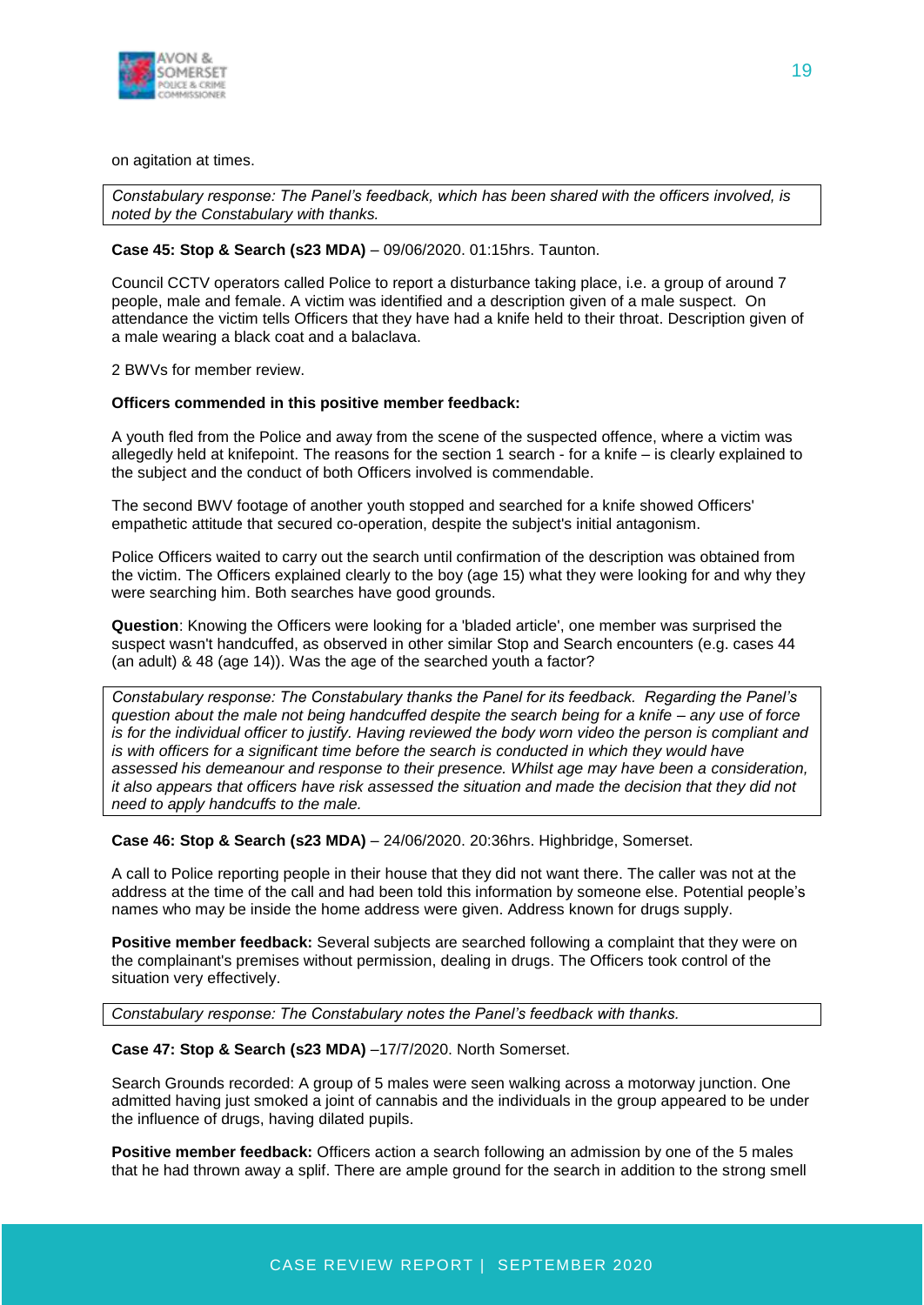

of cannabis detected. The Officers are firm but also courteous.

*Constabulary response: The Panel's observations and feedback are noted by the Constabulary – thank you.*

#### **Case 48: Stop & Search (s23 MDA)** – 21/07/2020. 15:59hrs.

Search Grounds recorded: A male was witnessed making an exchange with a suspected drugs user in an area of high drug dealing intelligence by a plain clothed Police Officer.

A youth matching the subject's description has been seen by plain clothed Police Officers apparently dealing drugs. The youth attempted to ride off on his bike when encountered by the Officers. The youth was in possession of a large knife and there are ample grounds for the search. The Officers are courteous throughout the stop and search.

*Constabulary response: The Constabulary thanks the Panel for its feedback in this case.*

#### **Case 49: Stop & Search (s23 MDA)** – 18/07/2020. 16:01hrs. Bridgwater.

Vehicle seen with intelligence for drugs. Driver then acted in a suspicious manor by trying to avoid Police vehicle.

**Compliments to Officer 4282 in feedback:** Officers stop the vehicle for a rear light not working. Vehicle and person check by the Officer at the scene. Driver admits being known to the Police for robbery but not drugs. The Officer explains to all 3 people of intelligence of drugs in the vehicle. GOWISELY explained and that it's being filmed. Also a receipt offered. The Officer even helps with the car rear light connection and makes it work. The Officer has an excellent rapport and chats to the searched person in a friendly manner. Search of the driver and vehicle. Officer 4282 commended for his engagement.

*Constabulary response: The Constabulary notes the Panel's feedback and compliments to the officer, which have been passed on directly to him.*

#### **Case 50: Stop & Search (s23 MDA)** – 18/07/2020. 21:34hrs.

Officers were attending the location for a separate matter and on arrival were approached by a member of the public who pointed out 2 males who they stated had just completed a drug deal in an upstairs flat. Officers approached the males who stated that they did not live at the location and had come there to smoke cannabis.

**Member feedback:** No issues. Ample grounds for the searches and the Officers are courteous.

*Constabulary response: The Constabulary notes the Panel's feedback – thank you.*

**Case 51: Stop & Search (s23 MDA)** – 27/07/2020. 11:58hrs. Yeovil.

#### **Additional case highlighted by Scrutiny Panel Chair.**

An off duty officer phoned the Police to state that he had been on the way to court and had tried to detain a male who he knew to have lots of intelligence for drugs. The male had fought with the offduty officer and the male made off.

No BWV of the earlier Stop Search because the Officer was off duty, going to Court. Male charged for assaulting a Police Officer and carrying a knife at a Stop and Search. **Member feedback:** No issues recorded.

*Constabulary response: The Panel's feedback is noted with thanks.*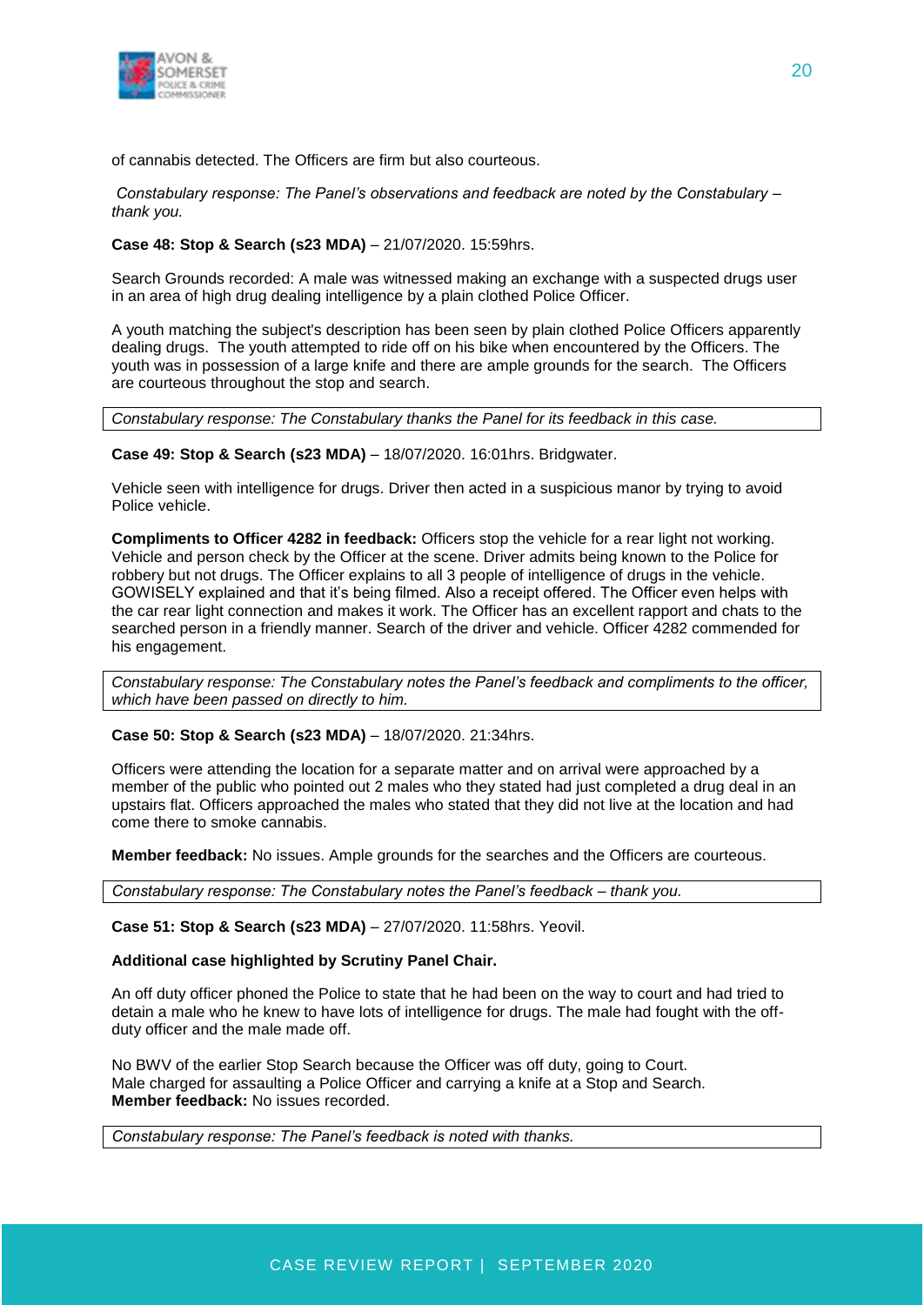

#### **Case 52: Stop & Search (s23 MDA)** – 20/07/2020. 21:03hrs. Taunton.

Informant called to report that there was a group of about 20 people in their early 20s shouting and fighting, most of the group had gone towards the railway station. The informant stated that 3 people were at the station bleeding. A further call was received reporting a possible disorder. Also an off-duty officer called in to report a fight in progress outside the Train Station.

**Note:** BWV footage no longer available since 6/8/2020.

*Constabulary response: The Constabulary notes that due to the BWV footage no longer being available the Panel have not been able to fully review this case.*

#### **Case 53: Currently under police investigation so not appropriate to publish this case.**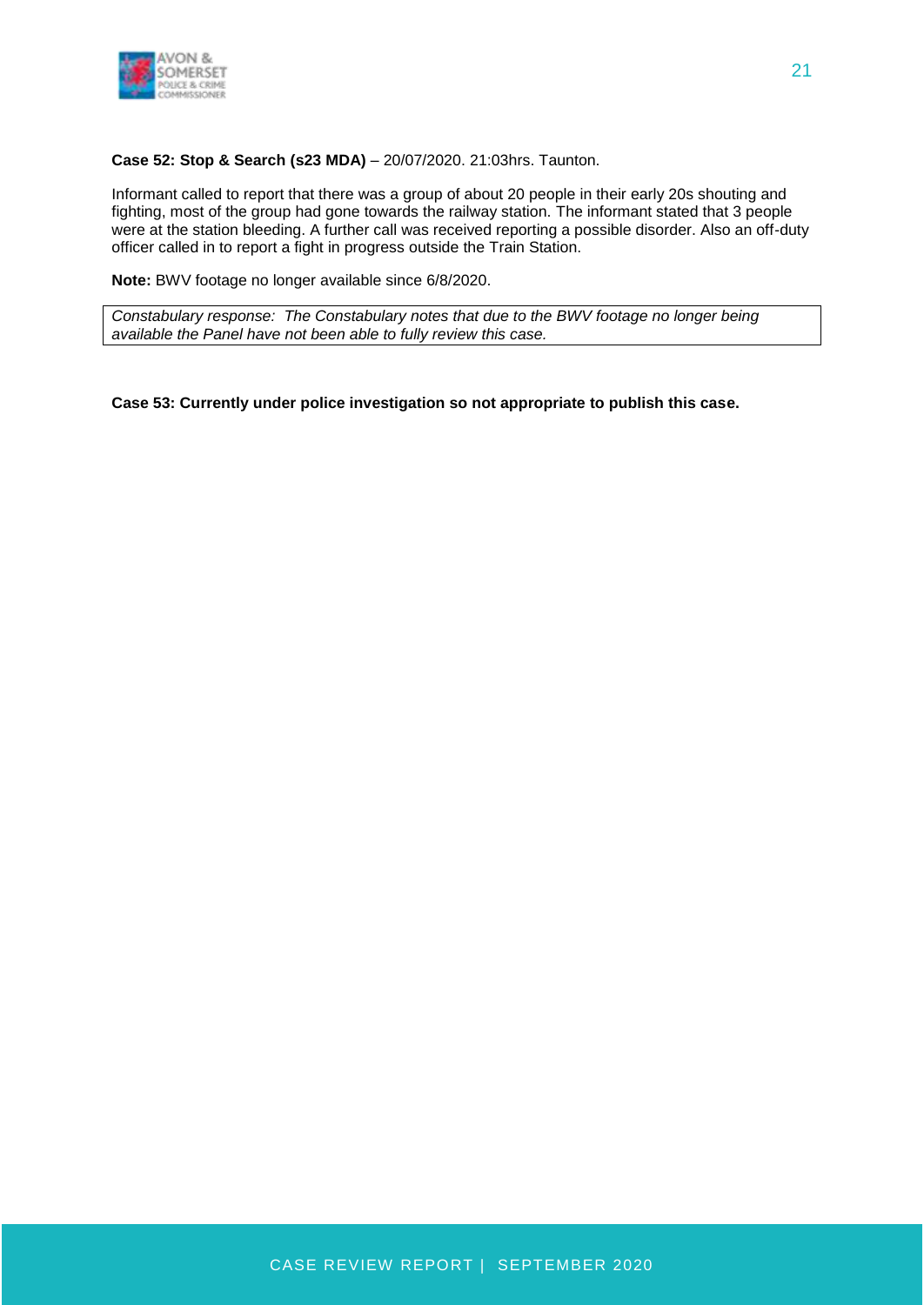# **Appendix 2**

**Stop and Search monthly data and BWV camera switched on figures (to 31 August 2020)**

| <b>Stop and Search</b><br><b>Month/Year</b> | <b>Stop &amp; Search count</b> | <b>BWV recorded %</b> |
|---------------------------------------------|--------------------------------|-----------------------|
| Aug 2018                                    | 506                            | 82.6%                 |
| Sep 2018                                    | 377                            | 80.9%                 |
| Oct 2018                                    | 479                            | 82.0%                 |
| Nov 2018                                    | 419                            | 81.4%                 |
| Dec 2018                                    | 508                            | 80.5%                 |
| Jan 2019                                    | 498                            | 82.1%                 |
| Feb 2019                                    | 517                            | 83.9%                 |
| Mar 2019                                    | 571                            | 82.5%                 |
| Apr 2019                                    | 618                            | 88.0%                 |
| May 2019                                    | 706                            | 82.4%                 |
| Jun 2019                                    | 662                            | 86.0%                 |
| <b>Jul 2019</b>                             | 586                            | 82.4%                 |
| Aug 2019                                    | 680                            | 84.6%                 |
| Sep 2019                                    | 622                            | 83.1%                 |
| Oct 2019                                    | 705                            | 83.1%                 |
| Nov 2019                                    | 726                            | 81.4%                 |
| Dec 2019                                    | 626                            | 82.3%                 |
| Jan 2020                                    | 627                            | 86.6%                 |
| Feb 2020                                    | 711                            | 81.3%                 |
| Mar 2020                                    | 702                            | 90.7%                 |
| Apr 2020                                    | 968                            | 94.2%                 |
| May 2020                                    | 1172                           | 90.4%                 |
| <b>June 2020</b>                            | 899                            | 93.1%                 |
| <b>July 2020</b>                            | 893                            | 92.3%                 |
| August 2020                                 | 613                            | 92.7%                 |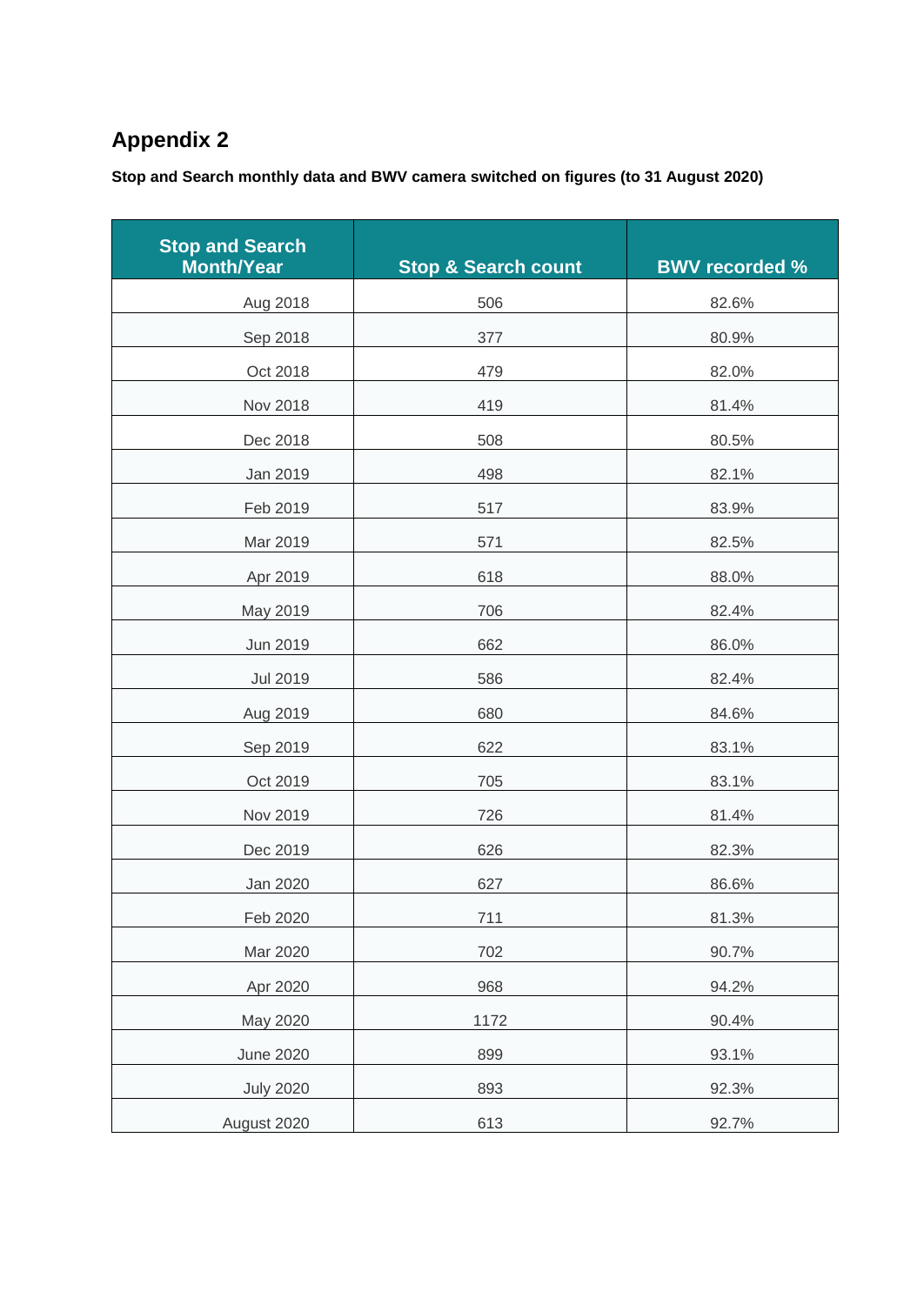



#### **Stop and Search graph of monthly BWV camera switched on percentages (to 4 September 2020)**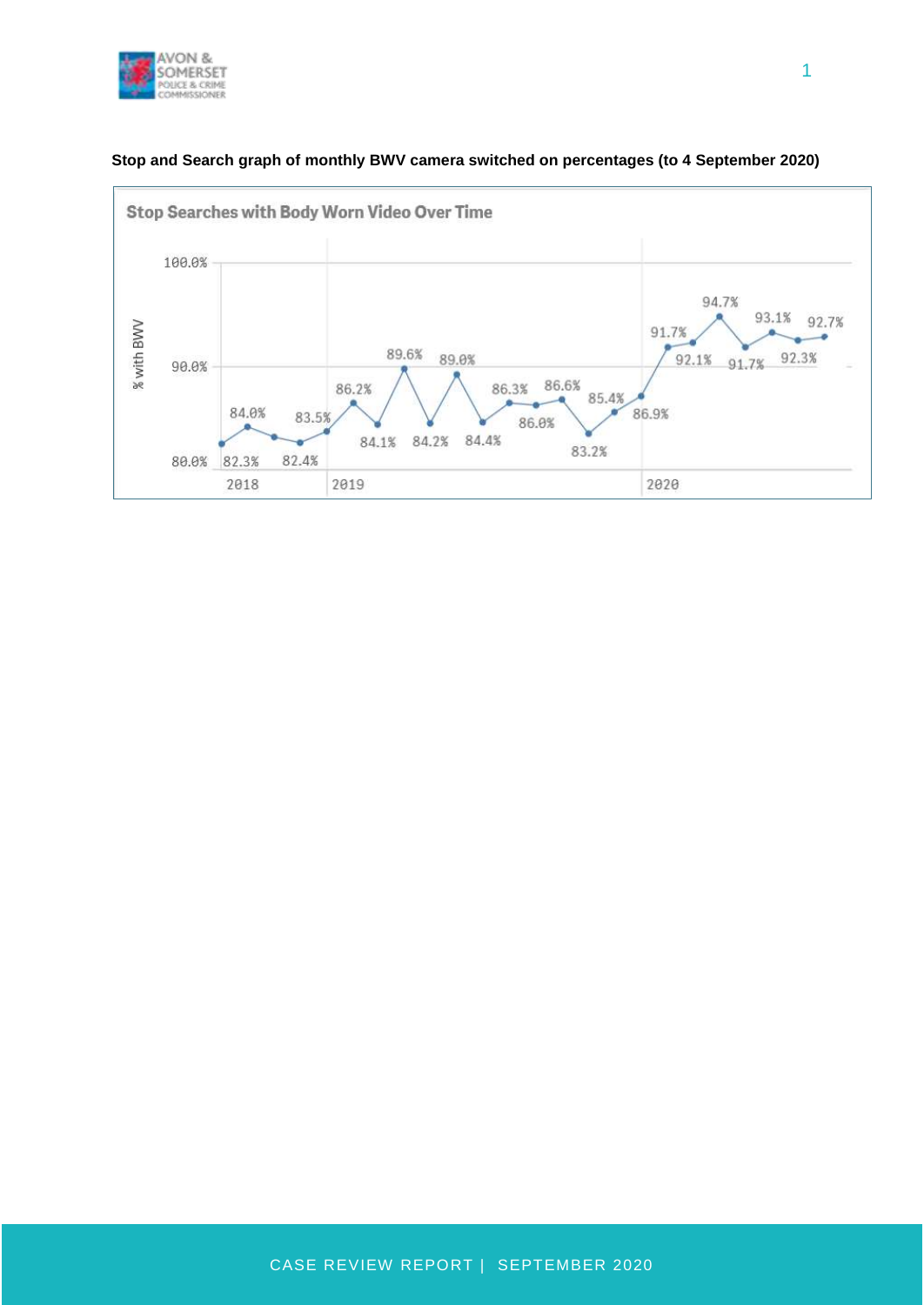

# **Appendix 3**

**Taser used (out of holster and either aimed, red-dot, arc, drive-stun or fired) and BWV on:**

| Year | <b>Month</b> | <b>Taser used</b><br>/ deployed | <b>BWV</b> (recorded in<br><b>Log or Use of Force</b><br>Form) | % with BWV |
|------|--------------|---------------------------------|----------------------------------------------------------------|------------|
| 2019 | March        | 13                              | 12                                                             | 92.3%      |
| 2019 | April        | 49                              | 44                                                             | 89.8%      |
| 2019 | May          | 75                              | 66                                                             | 88.0%      |
| 2019 | June         | 81                              | 72                                                             | 88.9%      |
| 2019 | July         | 76                              | 64                                                             | 84.2%      |
| 2019 | August       | 92                              | 80                                                             | 87.0%      |
| 2019 | September    | 68                              | 53                                                             | 77.9%      |
| 2019 | October      | 66                              | 58                                                             | 87.9%      |
| 2019 | November     | 87                              | 67                                                             | 77.0%      |
| 2019 | December     | 112                             | 91                                                             | 81.3%      |
| 2020 | January      | 85                              | 71                                                             | 83.5%      |
| 2020 | February     | 92                              | 72                                                             | 78.3%      |
| 2020 | March        | 114                             | 94                                                             | 82.5%      |
| 2020 | April        | 98                              | 81                                                             | 82.7%      |
| 2020 | May          | 134                             | 110                                                            | 82.1%      |
| 2020 | June         | 108                             | 86                                                             | 79.6%      |
| 2020 | July         | 100                             | 90                                                             | 90.0%      |
| 2020 | August       | 108                             | 90                                                             | 83.3%      |